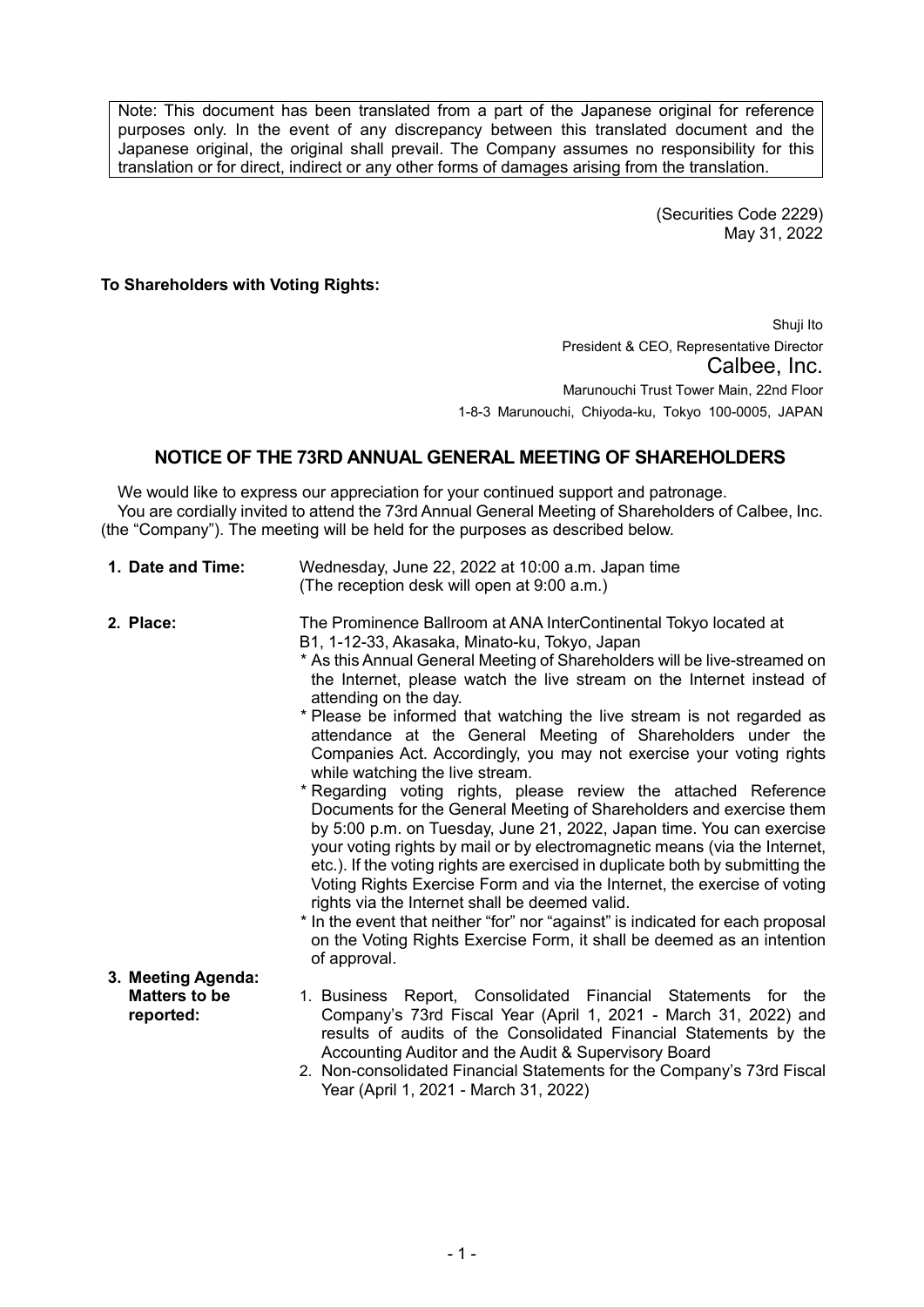# **Proposals to be resolved:**<br>**Proposal 1:** Dist

- **Proposal 1:** Distribution of Surplus<br>**Proposal 2:** Partial Amendments to
- Partial Amendments to the Articles of Incorporation
- **Proposal 3:** Election of Eight (8) Directors
- **Proposal 4:** Election of Two (2) Audit & Supervisory Board Members
- **Proposal 5:** Election of One (1) Substitute Audit & Supervisory Board Member
- **Proposal 6:** Payment of Bonuses to Directors<br>**Proposal 7:** Payment of Retirement Bonus to
	- Payment of Retirement Bonus to a Retiring Audit & Supervisory Board Member

Other Matters concerning this Notice

#### Disclosure on the Internet

"Matters related to the Accounting Auditor" and "Systems for Ensuring Appropriateness of Operations and the Status of Operation of Such Systems" in the Business Report; "Consolidated Statement of Changes in Shareholders' Equity" and "Notes to Consolidated Financial Statements" in the Consolidated Financial Statements; and "Non-consolidated Statement of Changes in Shareholders' Equity" and "Notes to Non-consolidated Financial Statements" in the Non-consolidated Financial Statements are posted on the Company's website (https://www.calbee.co.jp/ir/stock/meeting/) (in Japanese) in accordance with provisions of laws and regulations as well as Article 15 of the Company's Articles of Incorporation and therefore are not provided in this Notice. The Business Report, the Consolidated Financial Statements, and the Nonconsolidated Financial Statements that were audited by the Audit & Supervisory Board Members and the Accounting Auditor are provided in this Notice as well as posted on the above Company's website.

- ◎ If attending in person on the day, you are requested to bring this notice in order to save resources.
- ◎ If you intend to exercise your voting rights by proxy, you may authorize one (1) other shareholder with voting rights to act as your proxy at the General Meeting of Shareholders. In such case, a document evidencing the power of representation must be presented. Please note that any person who is not a shareholder of the Company is not permitted to enter the venue.
- ◎ Any revisions to the Reference Documents for the General Meeting of Shareholders, the Business Report, the Non-consolidated Financial Statements, and the Consolidated Financial Statements will be posted on the Company's website (https://www.calbee.co.jp/ir/stock/meeting/) (in Japanese).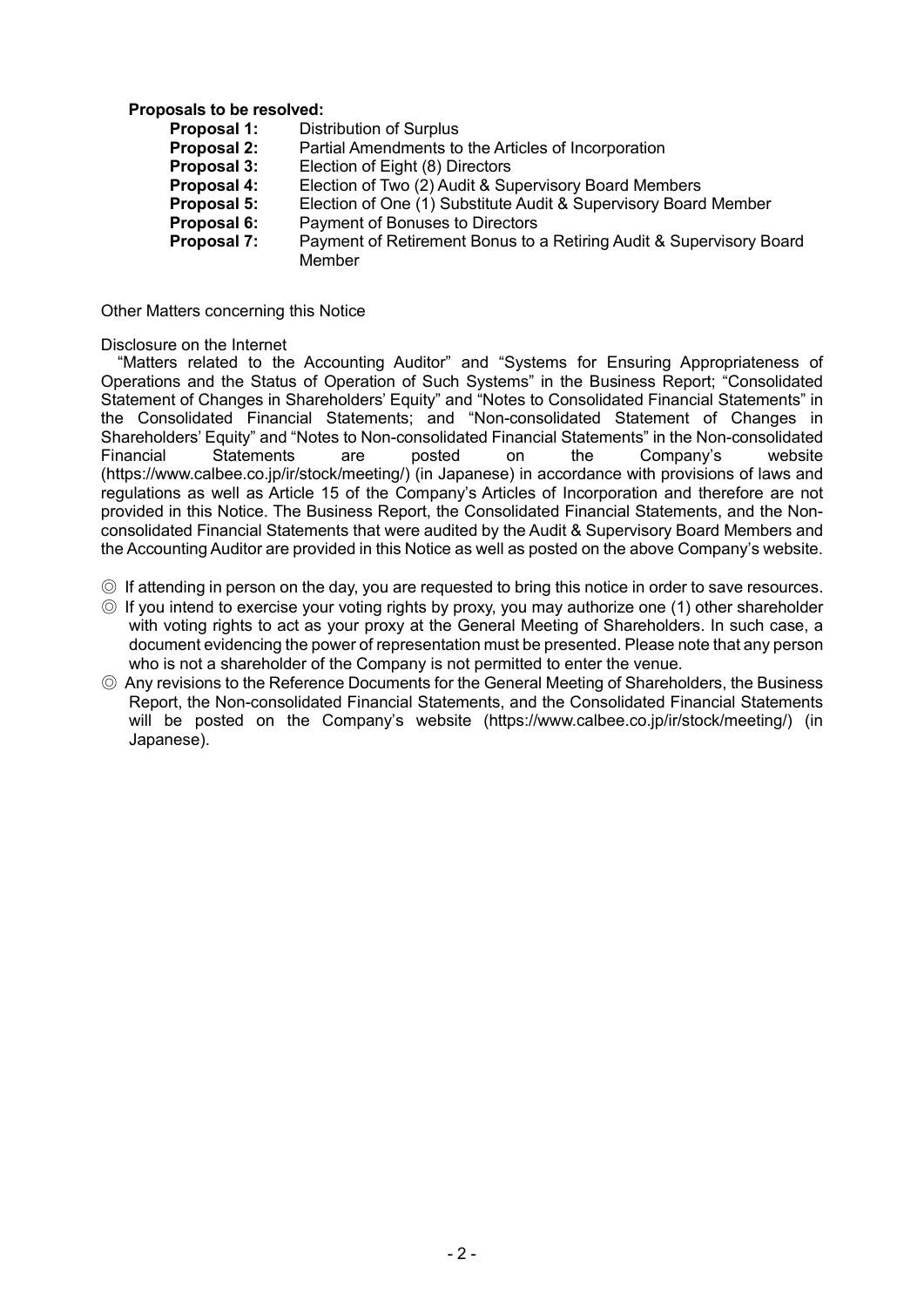# **Reference Documents for the General Meeting of Shareholders**

#### **Proposals and References**

**Proposal 1:** Distribution of Surplus

In consideration of the performance results and the management environment for the fiscal year under review on the basis of the Company's dividend policy, it is proposed that the year-end dividend for the fiscal year under review be as follows:

- 1. Type of dividend property: Cash
- 2. Matters concerning allocation of dividend property to shareholders and the total amount thereof ¥52 per share of common stock of the Company
- Total amount: ¥6,728,001,228
- 3. Effective date of distribution of surplus: Thursday, June 23, 2022

### The Company's Dividend Policy

The Company recognizes that returning profits to shareholders is one of its key responsibilities. The Company aims to steadily increase dividends with targets of a total return ratio of 50% or more and a DOE of 4%, based on its Medium-term Business Plan (FY2020/3 to FY2024/3). Cash flow generated in the five-year period will be allocated to returning profits to shareholders including flexible purchase of treasury shares and will also be used for the sustainable growth and improvement of productivity of existing businesses and for investment in new businesses based on long-term perspectives.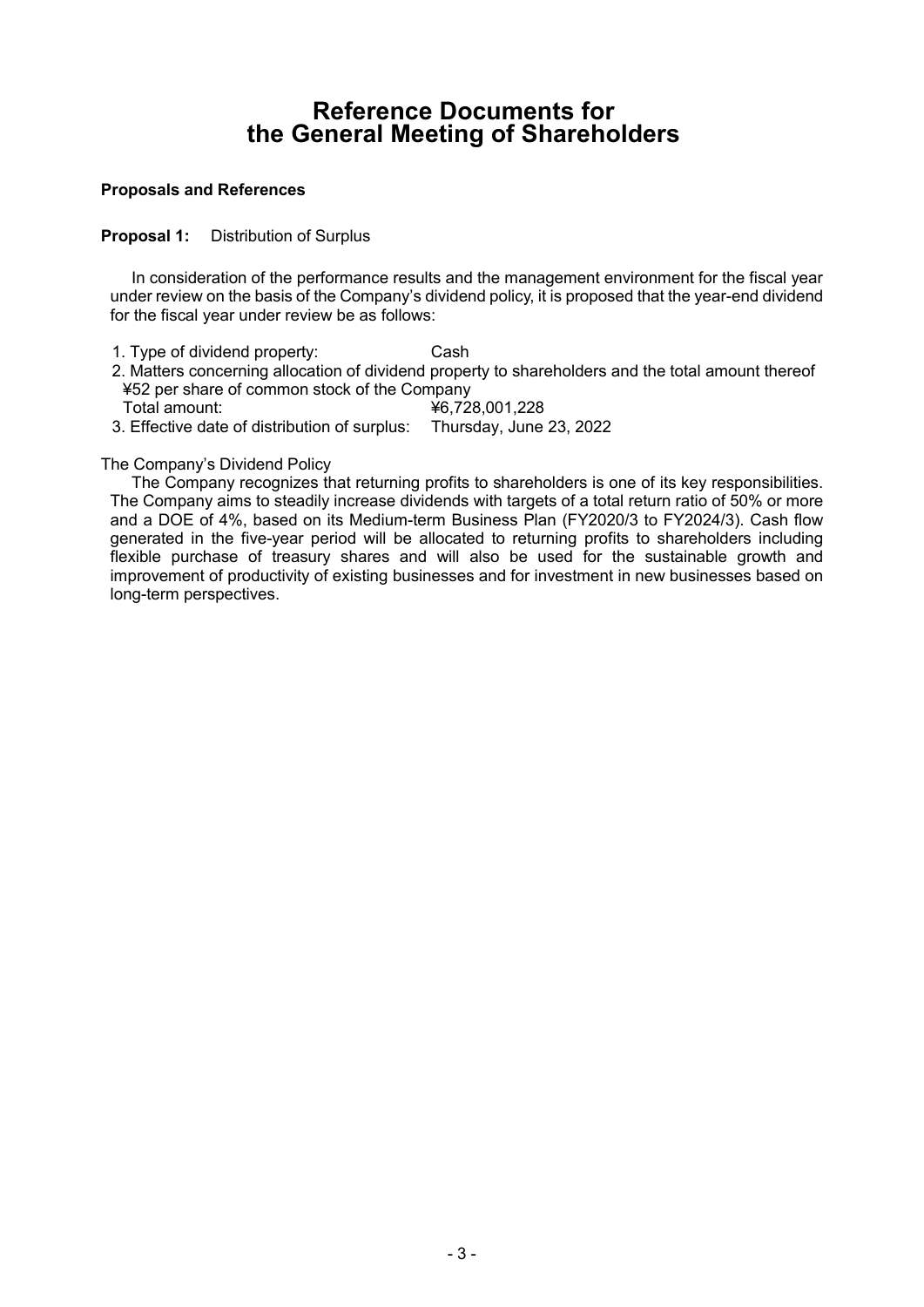### **Proposal 2:** Partial Amendments to the Articles of Incorporation

#### 1. Reasons for amendments

The system for electronic provision of materials for general meetings of shareholders stipulated in the proviso of Article 1 of the supplementary provisions of the "Act Partially Amending the Companies Act" (Act No. 70 of 2019) will be enforced on September 1, 2022. Accordingly, the Company will establish a provision to take electronic provision measures for information contained in the reference documents for the general meeting of shareholders, etc. and a provision to limit the scope of matters to be included in the paper copy to be sent to shareholders who have requested it.

In addition, the current provisions related to the internet disclosure and deemed provision of the reference documents for the general meeting of shareholders, etc. will become unnecessary and will therefore be deleted. In line with the above amendments, supplementary provisions related to the effective date, etc. shall be established.

#### 2. Details of amendments

The details of the amendments are as follows.

|                                                                                                                                                                                                                                                                                                                                                                                                                                                                                                                                                    | (Amended parts are underlined.)                                                                                                                                                                                                                                                                                                                                                                                                                                                                                                                                                                                           |
|----------------------------------------------------------------------------------------------------------------------------------------------------------------------------------------------------------------------------------------------------------------------------------------------------------------------------------------------------------------------------------------------------------------------------------------------------------------------------------------------------------------------------------------------------|---------------------------------------------------------------------------------------------------------------------------------------------------------------------------------------------------------------------------------------------------------------------------------------------------------------------------------------------------------------------------------------------------------------------------------------------------------------------------------------------------------------------------------------------------------------------------------------------------------------------------|
| <b>Current Articles of Incorporation</b>                                                                                                                                                                                                                                                                                                                                                                                                                                                                                                           | <b>Proposed Amendments</b>                                                                                                                                                                                                                                                                                                                                                                                                                                                                                                                                                                                                |
| (Internet Disclosure and Deemed Provision of<br>Reference Documents for the General<br>Meeting of Shareholders, Etc.)                                                                                                                                                                                                                                                                                                                                                                                                                              | <deleted></deleted>                                                                                                                                                                                                                                                                                                                                                                                                                                                                                                                                                                                                       |
| Article 15<br>The Company may, when<br>convening a general meeting of<br>shareholders, deem that it has<br>provided information to<br>shareholders pertaining to matters<br>to be described or indicated in the<br>reference documents for the<br>general meeting of shareholders,<br>business report, non-consolidated<br>financial statements, and<br>consolidated financial statements,<br>by disclosing such information<br>through the internet in accordance<br>with the provisions provided in the<br>Ordinance of the Ministry of Justice. |                                                                                                                                                                                                                                                                                                                                                                                                                                                                                                                                                                                                                           |
| <newly established=""></newly>                                                                                                                                                                                                                                                                                                                                                                                                                                                                                                                     | (Electronic Provision Measures, Etc.)<br>Article 15<br>The Company shall, when<br>convening a general meeting of<br>shareholders, take electronic<br>provision measures for information<br>contained in the reference<br>documents for the general meeting<br>of shareholders, etc.<br>2 Among the matters to be provided<br>through electronic provision<br>measures, the Company may<br>choose not to include all or part of<br>the matters stipulated in the<br>Ordinance of the Ministry of Justice<br>in the paper copy to be sent to<br>shareholders who have requested it<br>by the record date for voting rights. |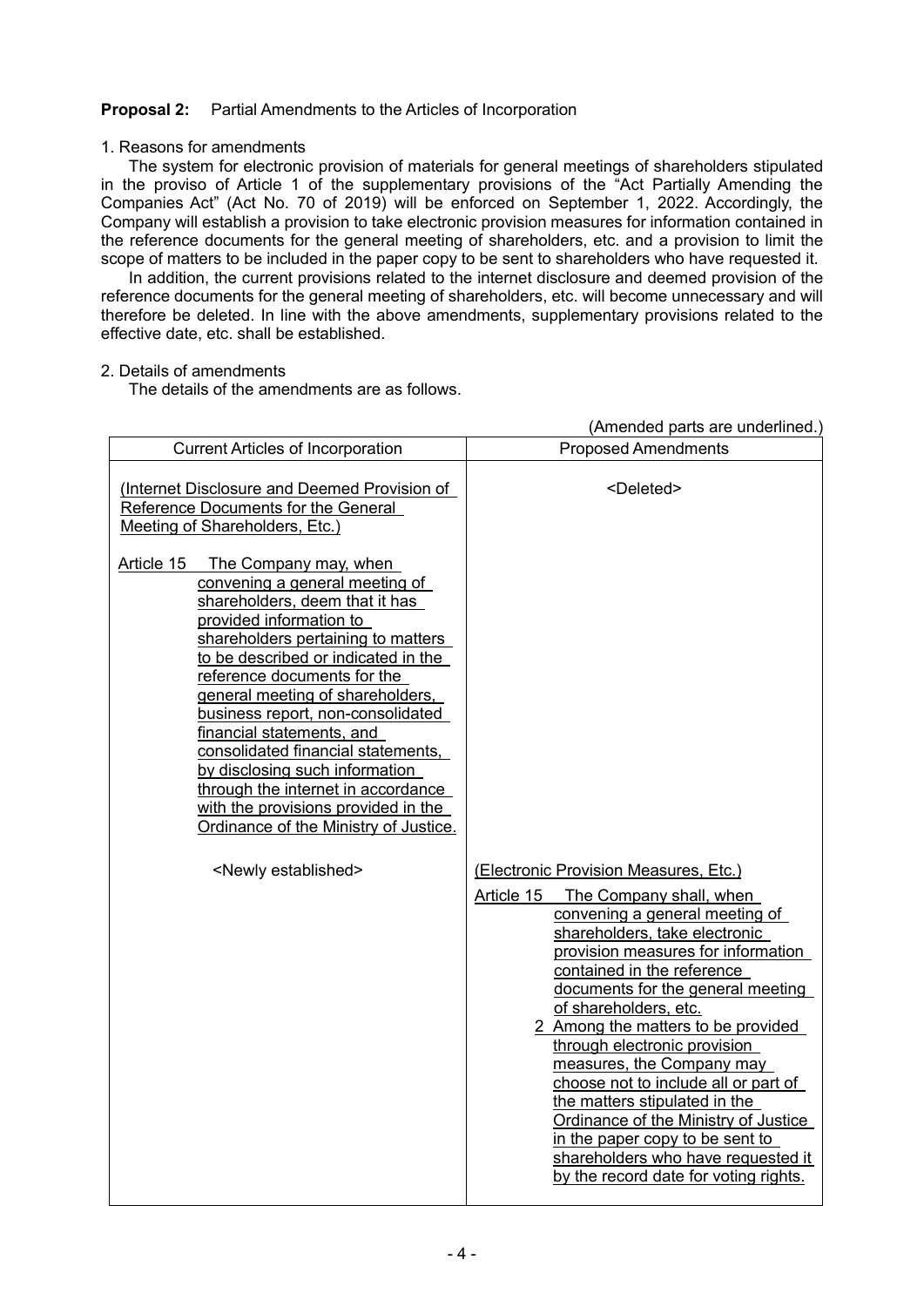| <b>Current Articles of Incorporation</b> | <b>Proposed Amendments</b>                                                                                                                                                                                                                                                                                                                                                                                                                                                                                                                                                                                                                                                                    |  |  |
|------------------------------------------|-----------------------------------------------------------------------------------------------------------------------------------------------------------------------------------------------------------------------------------------------------------------------------------------------------------------------------------------------------------------------------------------------------------------------------------------------------------------------------------------------------------------------------------------------------------------------------------------------------------------------------------------------------------------------------------------------|--|--|
|                                          | <b>Chapter 7 Supplementary Provisions</b>                                                                                                                                                                                                                                                                                                                                                                                                                                                                                                                                                                                                                                                     |  |  |
| <newly established=""></newly>           | The deletion of Article 15 (Internet<br>1.<br>Disclosure and Deemed Provision of<br>Reference Documents for the General<br>Meeting of Shareholders, Etc.) of the<br>Articles of Incorporation and the<br>establishment of Article 15 (Electronic<br>Provision Measures, Etc.) of the<br>amended Articles of Incorporation shall<br>come into effect on the date of<br>enforcement of the amended provisions<br>stipulated in the proviso of Article 1 of the<br>supplementary provisions of the Act<br><b>Partially Amending the Companies Act</b><br>(Act No. 70 of 2019) (the "Effective<br>Date").                                                                                         |  |  |
|                                          | 2.<br>Notwithstanding the provisions of the<br>preceding paragraph, Article 15 (Internet<br>Disclosure and Deemed Provision of<br>Reference Documents for the General<br>Meeting of Shareholders, Etc.) of the<br>current Articles of Incorporation shall<br>remain in force with respect to a general<br>meeting of shareholders to be held on a<br>date within six months from the Effective<br>Date.<br>3 <sub>1</sub><br>These supplementary provisions shall be<br>deleted after the lapse of six months from<br>the Effective Date or the lapse of three<br>months from the date of the general<br>meeting of shareholders set forth in the<br>preceding paragraph, whichever is later. |  |  |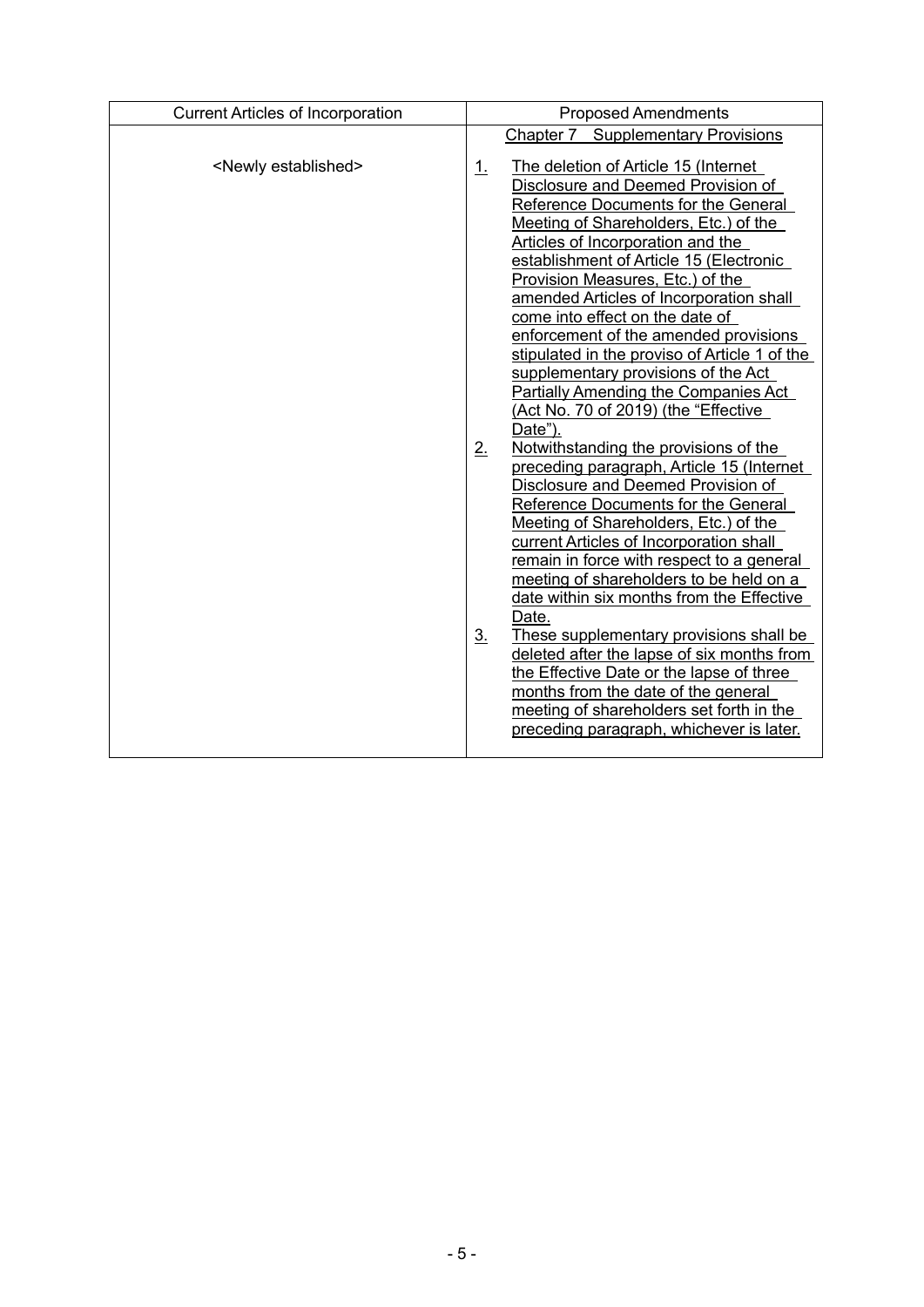#### (Reference)

The system for electronic provision allows the Company to provide shareholders with materials for general meetings of shareholders by posting the materials on the Company's website and notifying shareholders of the address of the website, etc. in writing.

The system for electronic provision will be applied from the next general meeting of shareholders to be held in June 2023 since the system is mandatory for listed companies.

For the next general meeting of shareholders and thereafter, shareholders who would like to receive materials for general meetings of shareholders in writing can go through the procedure for requesting the paper copy.

In regard to the procedure for requesting the paper copy, please contact the following institutions. - If a shareholder requests it to a securities company, please contact the securities company where the shareholder has an account.

- If a shareholder requests it to the shareholder register administrator, please contact Mitsubishi UFJ Trust and Banking Corporation.

Image of electronic provision

posted.

| Calbee, Inc.                                                     | <b>Shareholders</b>                                                                                                                                                                                                                                          |  |
|------------------------------------------------------------------|--------------------------------------------------------------------------------------------------------------------------------------------------------------------------------------------------------------------------------------------------------------|--|
| of shareholders and the posted.<br>materials for the meeting are | Sends the paper copy stating Access the website where the Shareholders can confirm the<br>the URL of the website where materials for the general materials through their PCs<br>the date of the general meeting meeting of shareholders are and smartphones. |  |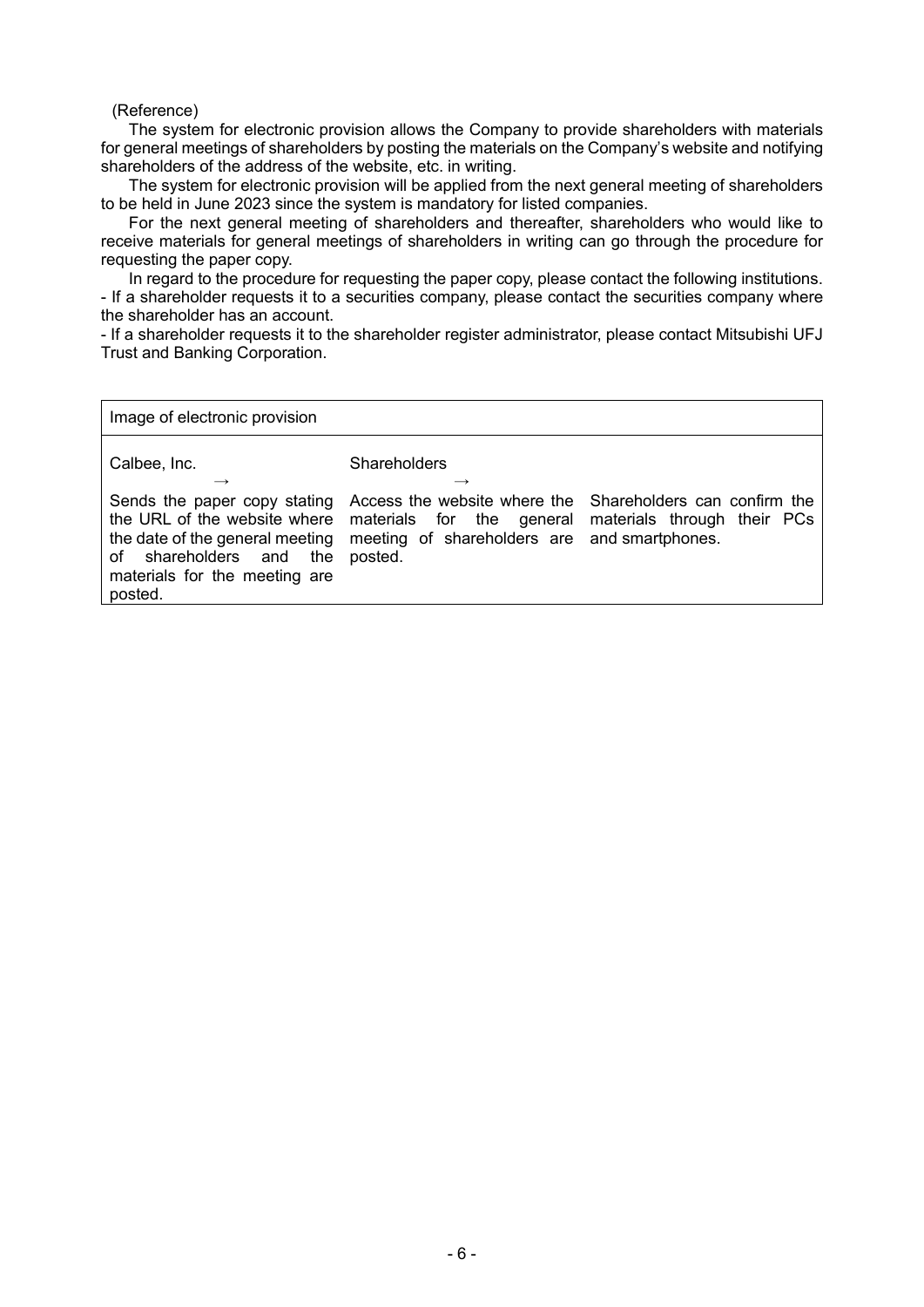#### **Proposal 3:** Election of Eight (8) Directors

As the terms of office of all the eight (8) Directors will expire at the conclusion of this meeting, the election of eight (8) Directors is proposed.

At the Company, Independent Directors constitute the majority of the members of the Board of Directors. Furthermore, the Company is committed to promoting diversity in the composition of its Board of Directors with broad range of expertise and background, proactively welcoming members who are diverse with respect to background, gender, and nationality. In accordance with this policy, the Nominating Committee, which is a non-mandatory committee supporting management and the majority of whose members are Outside Directors, objectively discussed and submitted recommendations of candidates for Director, and the Board of Directors nominated candidates. Independence is judged in accordance with the independence standards specified by the Tokyo Stock Exchange.

The Management structure after the approval of Proposals 3 and 4 will be as follows.

| No. |                 | Name               | Age | Current positions and<br>responsibilities at the<br>Company | Attendance at Board of<br>Directors' meetings, etc.<br>in FY2021                                        | <b>Attributes</b>                                                                                            |
|-----|-----------------|--------------------|-----|-------------------------------------------------------------|---------------------------------------------------------------------------------------------------------|--------------------------------------------------------------------------------------------------------------|
| 1   | Reappointment   | Shuji Ito          | 65  | President & CEO.<br>Representative Director                 | 100% (13/13)                                                                                            |                                                                                                              |
| 2   | Reappointment   | Makoto Ehara       | 63  | <b>Executive Vice President</b><br>& COO                    | 100% (13/13)                                                                                            |                                                                                                              |
| 3   | Reappointment   | Koichi Kikuchi     | 58  | Senior Managing Director                                    | 100% (13/13)                                                                                            |                                                                                                              |
| 4   | Reappointment   | Yuzaburo Mogi      | 87  | <b>Outside Director</b>                                     | 100% (13/13)                                                                                            | <b>Outside Director</b><br>Independent Director                                                              |
| 5   | Reappointment   | Takahisa Takahara  | 60  | <b>Outside Director</b>                                     | 100% (13/13)                                                                                            | <b>Outside Director</b><br>Independent Director                                                              |
| 6   | Reappointment   | Atsuko Fukushima   | 60  | <b>Outside Director</b>                                     | 100% (13/13)                                                                                            | <b>Outside Director</b><br>Independent Director                                                              |
| 7   | Reappointment   | Yoshihiko Miyauchi | 86  | <b>Outside Director</b>                                     | 92% (12/13)                                                                                             | <b>Outside Director</b><br>Independent Director                                                              |
| 8   | New appointment | Wern Yuen Tan      | 44  |                                                             |                                                                                                         | New candidate for Outside<br><b>Director</b>                                                                 |
| 1   | New appointment | Yumiko Okafuji     | 57  | Assistant to Strategic Risk<br>Management Department        |                                                                                                         | New candidate for Audit &<br><b>Supervisory Board Member</b>                                                 |
| 2   | Reappointment   | Taizo Demura       | 58  | Outside Audit &<br>Supervisory Board<br>Member (full-time)  | Board of Directors' meetings:<br>100% (13/13)<br>Audit & Supervisory Board<br>meetings:<br>100% (14/14) | Outside Audit & Supervisory<br><b>Board Member</b><br>Independent Audit &<br><b>Supervisory Board Member</b> |
|     |                 | Nagako Oe          | 49  | Outside Audit &<br><b>Supervisory Board</b><br>Member       | Board of Directors' meetings:<br>92% (12/13)<br>Audit & Supervisory Board<br>meetings:<br>100% (14/14)  | Outside Audit & Supervisory<br><b>Board Member</b><br>Independent Audit &<br><b>Supervisory Board Member</b> |

#### (Reference) List of Directors and Audit & Supervisory Board Members

(Notes)

- 1. The age of each candidate is the age at the conclusion of this meeting.
- 2. There are no special interests between each candidate and the Company.
- 3. Among the above candidates, Mr. Wern Yuen Tan is a new candidate for Outside Director.
- 4. The current Articles of Incorporation of the Company stipulates that, pursuant to the provisions of Article 427, Paragraph 1 of the Companies Act, the Company may enter into agreements with Directors (excluding executive Directors, etc.) to limit their liability for damages provided for in Article 423, Paragraph 1 of the said Act to the minimum liability amount stipulated by laws and regulations. Subject to the approval of the election of each candidate for Outside Director above, the Company intends to continue a liability limitation agreement with the same content as above with each candidate.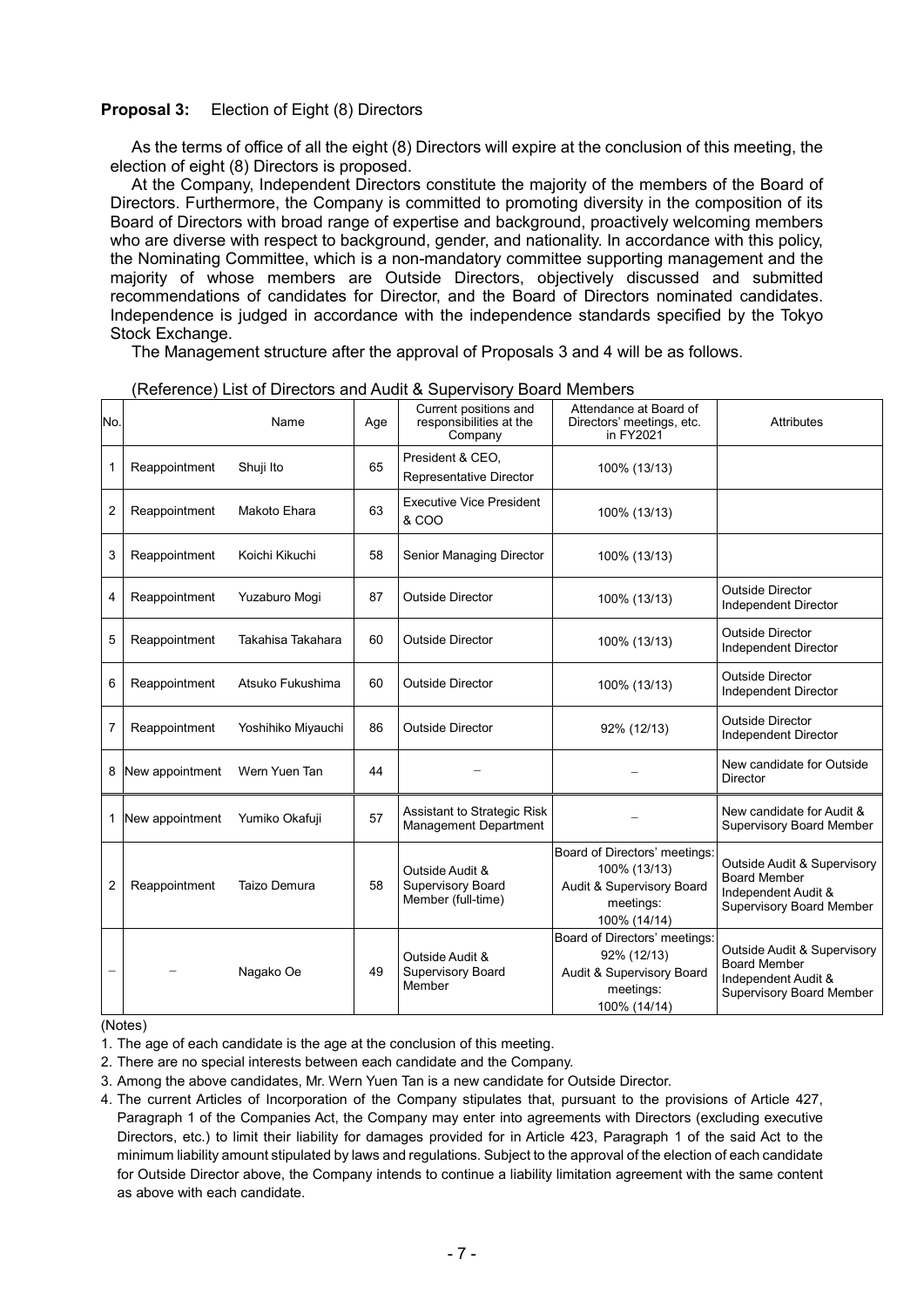|                       | Members by institution after<br>Expected roles and specializations<br>the conclusion of the meeting |                         |                           |                                 |                         |         |                     |                                       |                |         |         |
|-----------------------|-----------------------------------------------------------------------------------------------------|-------------------------|---------------------------|---------------------------------|-------------------------|---------|---------------------|---------------------------------------|----------------|---------|---------|
| Name                  | Board of<br><b>Directors</b>                                                                        | Nominating<br>Committee | Compensation<br>Committee | Audit &<br>Supervisory<br>Board | Corporate<br>management | Global  | Marketing           | Production/<br>$\mathsf{I}\mathsf{T}$ | Sustainability | Finance | Legal   |
| Shuji Ito             | $\circledcirc$                                                                                      | $\circlearrowright$     | $\circ$                   |                                 | $\circ$                 | $\circ$ | $\circlearrowright$ | $\circlearrowright$                   | $\circ$        |         |         |
| Makoto<br>Ehara       | $\circ$                                                                                             |                         |                           |                                 | $\circ$                 | $\circ$ | $\circ$             |                                       | $\circ$        |         |         |
| Koichi<br>Kikuchi     | $\circ$                                                                                             |                         |                           |                                 | $\circ$                 | $\circ$ |                     | $\circ$                               |                | $\circ$ |         |
| Yuzaburo<br>Mogi      | $\circ$                                                                                             | $\circledcirc$          | $\circledcirc$            |                                 | $\circ$                 | $\circ$ |                     | $\circ$                               |                |         |         |
| Takahisa<br>Takahara  | $\circ$                                                                                             | $\circ$                 | $\circ$                   |                                 | $\circ$                 | $\circ$ | $\circ$             |                                       |                |         |         |
| Atsuko<br>Fukushima   | $\circ$                                                                                             | $\circ$                 | $\circ$                   |                                 | $\circ$                 | $\circ$ |                     |                                       | $\circ$        |         |         |
| Yoshihiko<br>Miyauchi | $\circ$                                                                                             | $\circ$                 | $\circ$                   |                                 | $\circ$                 | $\circ$ |                     |                                       |                | $\circ$ |         |
| Wern Yuen<br>Tan      | $\circ$                                                                                             |                         |                           |                                 | $\circ$                 | $\circ$ |                     | $\circ$                               |                |         |         |
| Yumiko<br>Okafuji     | $\circ$                                                                                             |                         |                           | $\circledcirc$                  |                         | $\circ$ |                     |                                       | $\circ$        | $\circ$ |         |
| Taizo<br>Demura       | $\circ$                                                                                             |                         |                           | $\circ$                         |                         | $\circ$ |                     |                                       | $\circ$        | $\circ$ |         |
| Nagako Oe             | $\circ$                                                                                             |                         |                           | $\circ$                         |                         | $\circ$ |                     |                                       |                |         | $\circ$ |

(Notes)

5. The Company has entered into a directors and officers liability insurance contract with an insurance company with all Directors as the insured. The said insurance contract covers damages that may arise due to the insured Directors assuming liability for the execution of their duties or receiving a claim for the pursuit of such liability. However, there are grounds for exemptions. For example, damages caused intentionally or with gross negligence will not be covered. If the candidates assume the office of Director, each of them will be insured under the insurance contract, which is to be renewed during their terms of office.

6. The above list does not include all specializations held by each officer.

Structure after the conclusion of the Annual General Meeting of Shareholders held on June 22, 2022 (scheduled)

|                                       | )utside | Internal | Ratio of v<br>⊃utside |
|---------------------------------------|---------|----------|-----------------------|
| Composition of the Board of Directors |         |          | 63%                   |

|                                                  | Female | Male | Ratio of Female |
|--------------------------------------------------|--------|------|-----------------|
| Female executives                                |        |      |                 |
| (Total of the Board of Directors and the Audit & |        |      | 27%             |
| Supervisory Board)                               |        |      |                 |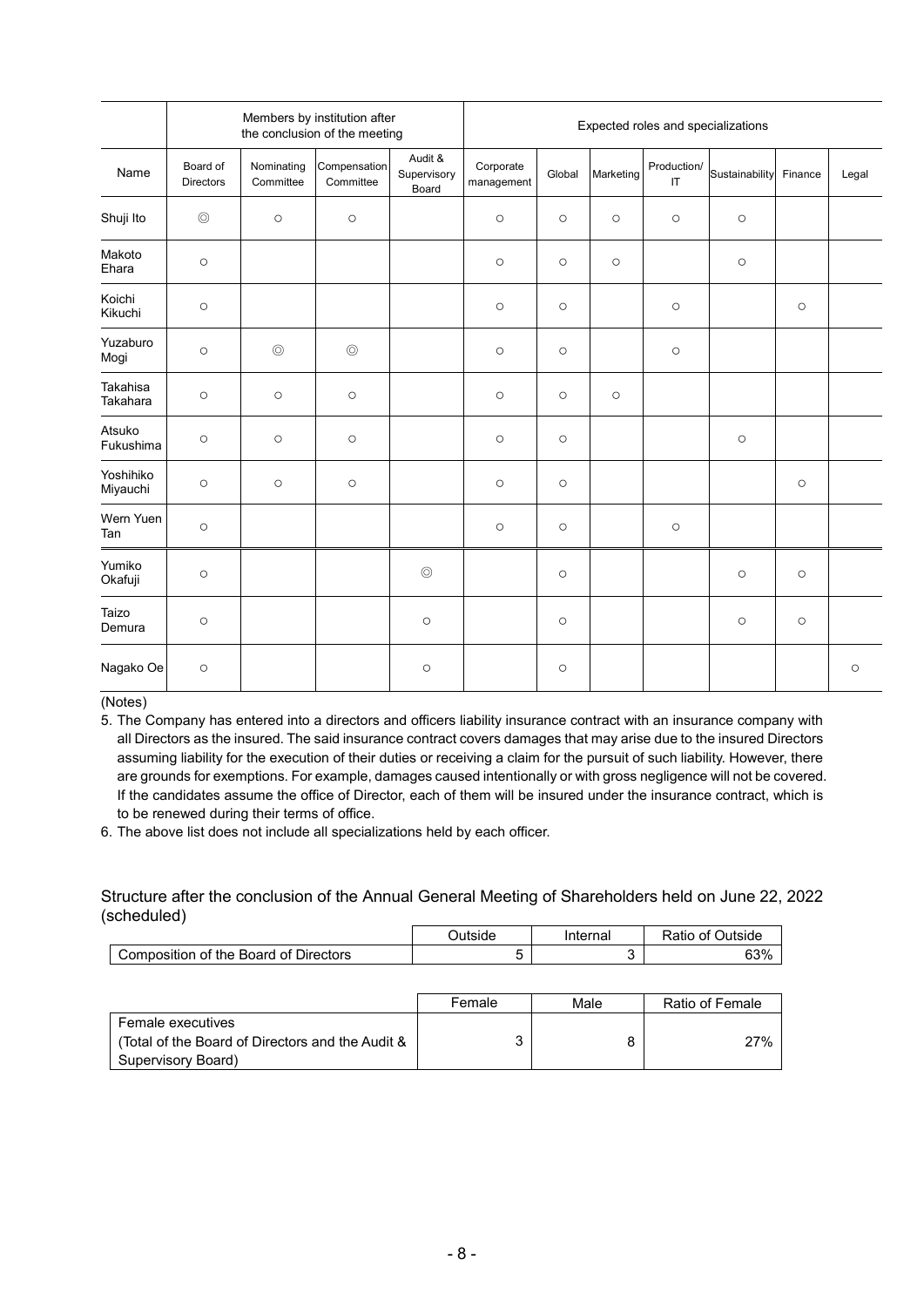|     | Name                                                                                                                                                                                                                       |                        |                                                                                                                      | Number of     |  |  |  |
|-----|----------------------------------------------------------------------------------------------------------------------------------------------------------------------------------------------------------------------------|------------------------|----------------------------------------------------------------------------------------------------------------------|---------------|--|--|--|
| No. | (Date of birth)                                                                                                                                                                                                            |                        | Career summary, positions and responsibilities,<br>and significant concurrent positions                              | shares of the |  |  |  |
|     |                                                                                                                                                                                                                            |                        |                                                                                                                      | Company held  |  |  |  |
|     | Shuji Ito                                                                                                                                                                                                                  | Mar. 1979              | Joined the Company                                                                                                   |               |  |  |  |
|     | (Feb. 25, 1957)                                                                                                                                                                                                            | Jul. 2001              | Executive Officer and COO of the East Japan Company                                                                  |               |  |  |  |
|     |                                                                                                                                                                                                                            | Jun. 2004              | Director, Executive Officer and COO of the Jagarico                                                                  |               |  |  |  |
|     | Age: 65                                                                                                                                                                                                                    |                        | Company                                                                                                              |               |  |  |  |
|     | Reappointment                                                                                                                                                                                                              | Jun. 2005              | Director, Executive Managing Officer and the Controller of the                                                       | 72,000        |  |  |  |
|     |                                                                                                                                                                                                                            | Jun. 2009              | <b>Marketing Group</b><br>President & COO, Representative Director                                                   |               |  |  |  |
|     | Attendance at                                                                                                                                                                                                              | Jun. 2018              | President & CEO, Representative Director (current position)                                                          |               |  |  |  |
|     | Board of Directors'                                                                                                                                                                                                        |                        |                                                                                                                      |               |  |  |  |
|     | meetings:                                                                                                                                                                                                                  |                        |                                                                                                                      |               |  |  |  |
| 1   | 100% (13/13)                                                                                                                                                                                                               |                        |                                                                                                                      |               |  |  |  |
|     | [Reason for nomination as candidate for Director]                                                                                                                                                                          |                        |                                                                                                                      |               |  |  |  |
|     |                                                                                                                                                                                                                            |                        | Mr. Shuji Ito is responsible for the management of the Group as President & CEO, Representative Director, and        |               |  |  |  |
|     |                                                                                                                                                                                                                            |                        | he is driving the business by promoting reforms and challenges for the future of food, based on the long-term        |               |  |  |  |
|     |                                                                                                                                                                                                                            |                        | Vision and the Medium-term Business Plan. In the fiscal year ended March 31, 2022, he was also in charge of the      |               |  |  |  |
|     |                                                                                                                                                                                                                            |                        | Company's marketing, strategic risk, quality assurance, etc. He demonstrated leadership in response to the           |               |  |  |  |
|     |                                                                                                                                                                                                                            |                        | changes in the management environment, and he is striving for the further improvement of corporate value by          |               |  |  |  |
|     |                                                                                                                                                                                                                            |                        | aiming for the realization of the Calbee Group Medium-term Business Plan and the Vision for 2030. Based on           |               |  |  |  |
|     |                                                                                                                                                                                                                            |                        | these achievements, the Company renominated him as a candidate for Director because the Company believes             |               |  |  |  |
|     |                                                                                                                                                                                                                            |                        | that he is an appropriate person to oversee the growth of the Group.                                                 |               |  |  |  |
|     |                                                                                                                                                                                                                            |                        | He will have served as Director of the Company for 18 years at the conclusion of this meeting.                       |               |  |  |  |
|     | Makoto Ehara                                                                                                                                                                                                               | Apr. 1981<br>Apr. 2001 | Joined Itochu Corporation<br>Joined Johnson & Johnson K.K.                                                           |               |  |  |  |
|     | (Dec. 24, 1958)                                                                                                                                                                                                            | Apr. 2008              | Vice President & General Manager of Business Operations                                                              |               |  |  |  |
|     |                                                                                                                                                                                                                            | Mar. 2011              | Joined the Company. Senior Executive Officer, the Company                                                            |               |  |  |  |
|     | Age: 63                                                                                                                                                                                                                    | Apr. 2011              | President and Representative Director, Japan Frito-Lay Ltd.                                                          |               |  |  |  |
|     |                                                                                                                                                                                                                            | Apr. 2014              | Managing Executive Officer, the Company and President                                                                |               |  |  |  |
|     | Reappointment                                                                                                                                                                                                              |                        | and Representative Director, Japan Frito-Lay, Ltd.                                                                   | 900           |  |  |  |
|     |                                                                                                                                                                                                                            | Apr. 2015              | Executive Vice President, the Company                                                                                |               |  |  |  |
|     | Attendance at<br>Board of Directors'                                                                                                                                                                                       | Apr. 2019              | Vice President, Overseas Company President and Assistant                                                             |               |  |  |  |
|     | meetings:                                                                                                                                                                                                                  |                        | to the President                                                                                                     |               |  |  |  |
|     | 100% (13/13)                                                                                                                                                                                                               | Jun. 2019              | <b>Executive Vice President</b>                                                                                      |               |  |  |  |
| 2   |                                                                                                                                                                                                                            | Apr. 2022              | Executive Vice President & COO (current position)                                                                    |               |  |  |  |
|     | [Reason for nomination as candidate for Director]                                                                                                                                                                          |                        |                                                                                                                      |               |  |  |  |
|     |                                                                                                                                                                                                                            |                        | Mr. Makoto Ehara is responsible for the management of the Group as Executive Vice President & COO and                |               |  |  |  |
|     | taking on the challenge of establishing businesses in new food categories based on the Company's corporate<br>philosophy, harnessing nature's gifts. In the fiscal year ended March 31, 2022, he was also in charge of the |                        |                                                                                                                      |               |  |  |  |
|     |                                                                                                                                                                                                                            |                        |                                                                                                                      |               |  |  |  |
|     |                                                                                                                                                                                                                            |                        | Company's sales & marketing and new business, etc. He is striving for the further improvement of corporate value     |               |  |  |  |
|     | through M&A in the fields where the Calbee Group can leverage its strengths, such as raw materials procurement                                                                                                             |                        |                                                                                                                      |               |  |  |  |
|     |                                                                                                                                                                                                                            |                        | capabilities and processing technologies cultivated in the existing businesses, and by searching for new ingredients |               |  |  |  |
|     |                                                                                                                                                                                                                            |                        | to follow sweet potatoes. Based these achievements, the Company renominated him as a candidate for Director          |               |  |  |  |
|     |                                                                                                                                                                                                                            |                        | because the Company believes that he is an appropriate person to oversee the growth of the Group.                    |               |  |  |  |
|     | He will have served as Director of the Company for three years at the conclusion of this meeting.                                                                                                                          |                        |                                                                                                                      |               |  |  |  |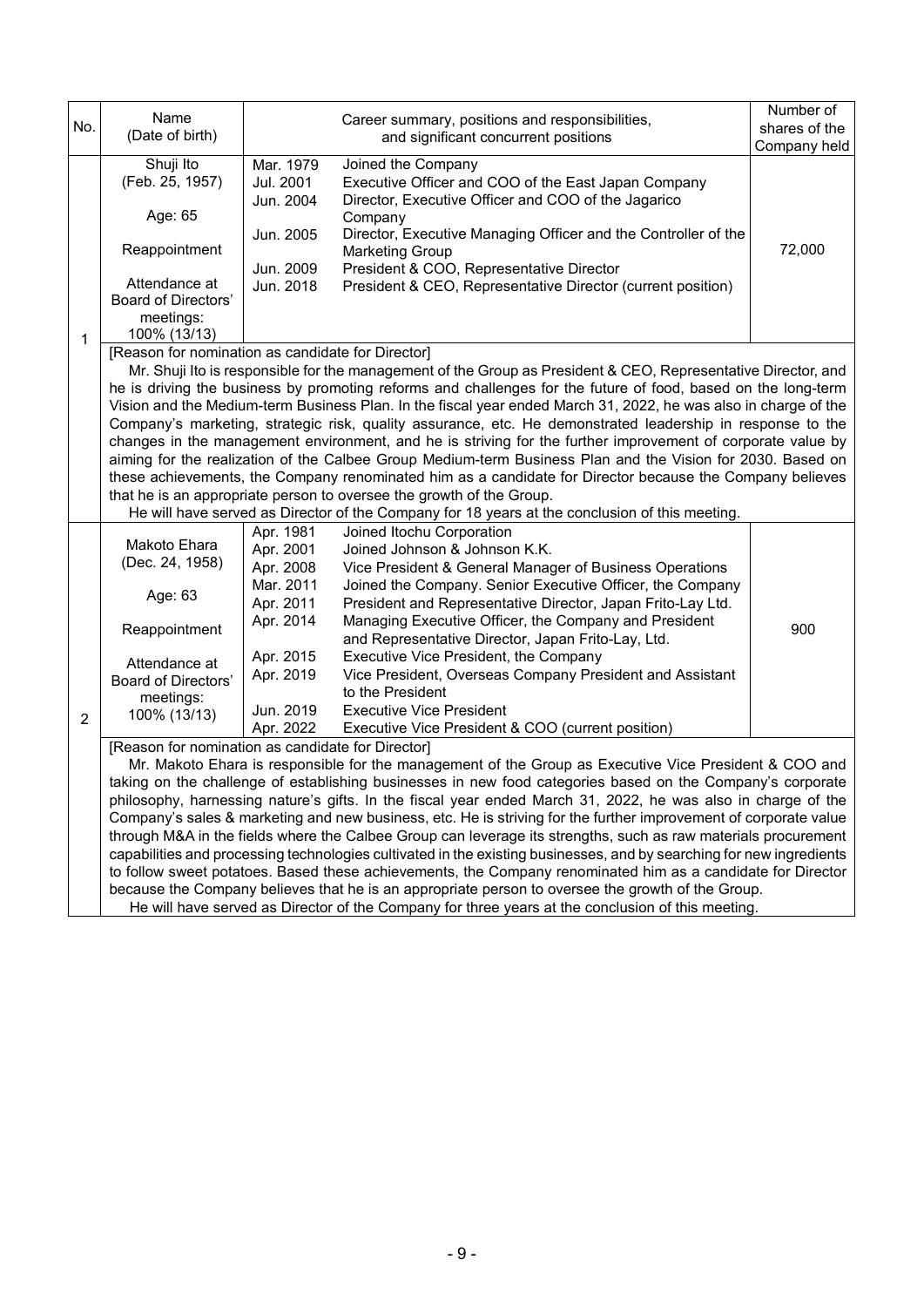|     | Name                                                                                                   |                        | Career summary, positions and responsibilities,                                                                     | Number of     |  |  |  |
|-----|--------------------------------------------------------------------------------------------------------|------------------------|---------------------------------------------------------------------------------------------------------------------|---------------|--|--|--|
| No. | (Date of birth)                                                                                        |                        | and significant concurrent positions                                                                                | shares of the |  |  |  |
|     |                                                                                                        |                        |                                                                                                                     | Company held  |  |  |  |
|     |                                                                                                        | Apr. 1986              | Joined Mitsui Trust Bank, Limited (currently Sumitomo Mitsui                                                        |               |  |  |  |
|     | Koichi Kikuchi                                                                                         |                        | Trust Bank, Limited)                                                                                                |               |  |  |  |
|     | (Dec. 22, 1963)                                                                                        | Oct. 2000              | Joined PwC Financial Advisory LLC                                                                                   |               |  |  |  |
|     |                                                                                                        | Jun. 2001              | Joined IBM Japan, Ltd.                                                                                              |               |  |  |  |
|     | Age: 58                                                                                                | Oct. 2010              | Controller, Systems & Technology Group                                                                              |               |  |  |  |
|     |                                                                                                        | Feb. 2012              | Joined the Company. Executive Officer, General Manager,                                                             |               |  |  |  |
|     | Reappointment                                                                                          | Apr. 2014              | Finance and Accounting Group, the Company<br>Chief Financial Officer and General Manager, Finance &                 | 500           |  |  |  |
|     |                                                                                                        |                        | Accounting and Information System Groups                                                                            |               |  |  |  |
|     | Attendance at                                                                                          | Apr. 2016              | Managing Executive Officer, Chief Financial Officer and                                                             |               |  |  |  |
|     | Board of Directors'                                                                                    |                        | General Manager of Information System Group                                                                         |               |  |  |  |
|     | meetings:                                                                                              | Apr. 2019              | Managing Executive Officer and CFO                                                                                  |               |  |  |  |
| 3   | 100% (13/13)                                                                                           | Jun. 2019              | Senior Managing Director & CFO                                                                                      |               |  |  |  |
|     |                                                                                                        | Apr. 2022              | Senior Managing Director (current position)                                                                         |               |  |  |  |
|     | [Reason for nomination as candidate for Director]                                                      |                        |                                                                                                                     |               |  |  |  |
|     |                                                                                                        |                        | Mr. Koichi Kikuchi is responsible for the management of the Group as Senior Managing Director and has               |               |  |  |  |
|     |                                                                                                        |                        | engaged in improving the competitiveness of the entire Group by proposing actions to be taken over the medium       |               |  |  |  |
|     |                                                                                                        |                        | to long term while balancing business and performance for the growth strategy the Company envisions. In the         |               |  |  |  |
|     |                                                                                                        |                        | fiscal year ended March 31, 2022, he was also in charge of corporate planning, finance and accounting, IR, and      |               |  |  |  |
|     |                                                                                                        |                        | information system in addition to serving as the CFO. He is striving for the further improvement of corporate value |               |  |  |  |
|     |                                                                                                        |                        | by realizing the monitoring of the goal and progress of each business for the Group's sustainable growth, such as   |               |  |  |  |
|     |                                                                                                        |                        | creating new corporate value, achieving high profitability, and reducing the cost ratio through automation of the   |               |  |  |  |
|     |                                                                                                        |                        | production process. Based on these achievements, the Company renominated him as a candidate for Director            |               |  |  |  |
|     |                                                                                                        |                        | because the Company believes that he is an appropriate person to oversee the growth of the Group.                   |               |  |  |  |
|     |                                                                                                        |                        | He will have served as Director of the Company for three years at the conclusion of this meeting.                   |               |  |  |  |
|     |                                                                                                        | Apr. 1958              | Joined Kikkoman Corporation                                                                                         |               |  |  |  |
|     |                                                                                                        | Mar. 1979              | <b>Director</b>                                                                                                     |               |  |  |  |
|     | Yuzaburo Mogi                                                                                          | Mar. 1982              | <b>Managing Director</b>                                                                                            |               |  |  |  |
|     | (Feb. 13, 1935)                                                                                        | Oct. 1985              | Representative Director and Managing Director                                                                       |               |  |  |  |
|     |                                                                                                        | Mar. 1989              | Representative Director and Senior Managing Director                                                                |               |  |  |  |
|     | Age: 87                                                                                                | Mar. 1994<br>Feb. 1995 | Representative Director, Director and Deputy President                                                              |               |  |  |  |
|     |                                                                                                        | Jun. 2001              | Representative Director, President and CEO<br>Audit & Supervisory Board Member, Tobu Railway Co., Ltd.              |               |  |  |  |
|     | Reappointment<br><b>Outside Director</b>                                                               |                        | (current position)                                                                                                  | 0             |  |  |  |
|     | Independent Director                                                                                   | Jun. 2004              | Representative Director, Chairman and CEO, Kikkoman                                                                 |               |  |  |  |
|     |                                                                                                        |                        | Corporation                                                                                                         |               |  |  |  |
|     | Attendance at                                                                                          | Jun. 2009              | Director, the Company (current position)                                                                            |               |  |  |  |
| 4   | Board of Directors'                                                                                    | Jun. 2011              | Honorary CEO and Chairman of the Board of Directors,                                                                |               |  |  |  |
|     | meetings:                                                                                              |                        | Kikkoman Corporation (current position)                                                                             |               |  |  |  |
|     | 100% (13/13)                                                                                           | Jun. 2016              | Director, Oriental Land Co., Ltd. (current position)                                                                |               |  |  |  |
|     |                                                                                                        | Jun. 2020              | Director who is an Audit & Supervisory Committee Member,                                                            |               |  |  |  |
|     |                                                                                                        |                        | Fuji Media Holdings, Inc. (current position)                                                                        |               |  |  |  |
|     |                                                                                                        |                        | [Reason for nomination as candidate for Outside Director and outline of expected roles]                             |               |  |  |  |
|     |                                                                                                        |                        | Mr. Yuzaburo Mogi serves as Honorary CEO of Kikkoman Corporation as well as Director or Audit & Supervisory         |               |  |  |  |
|     |                                                                                                        |                        | Committee Member of diverse companies. He has extensive experience and deep knowledge about global                  |               |  |  |  |
|     |                                                                                                        |                        | corporate management in a changing business environment. The Company renominated him as a candidate for             |               |  |  |  |
|     |                                                                                                        |                        | Outside Director expecting him to utilize this experience and knowledge to provide comments and advice in the       |               |  |  |  |
|     |                                                                                                        |                        | Company's Board of Directors and believing that he is an appropriate person to oversee the growth of the Group.     |               |  |  |  |
|     | He will have served as Outside Director of the Company for 13 years at the conclusion of this meeting. |                        |                                                                                                                     |               |  |  |  |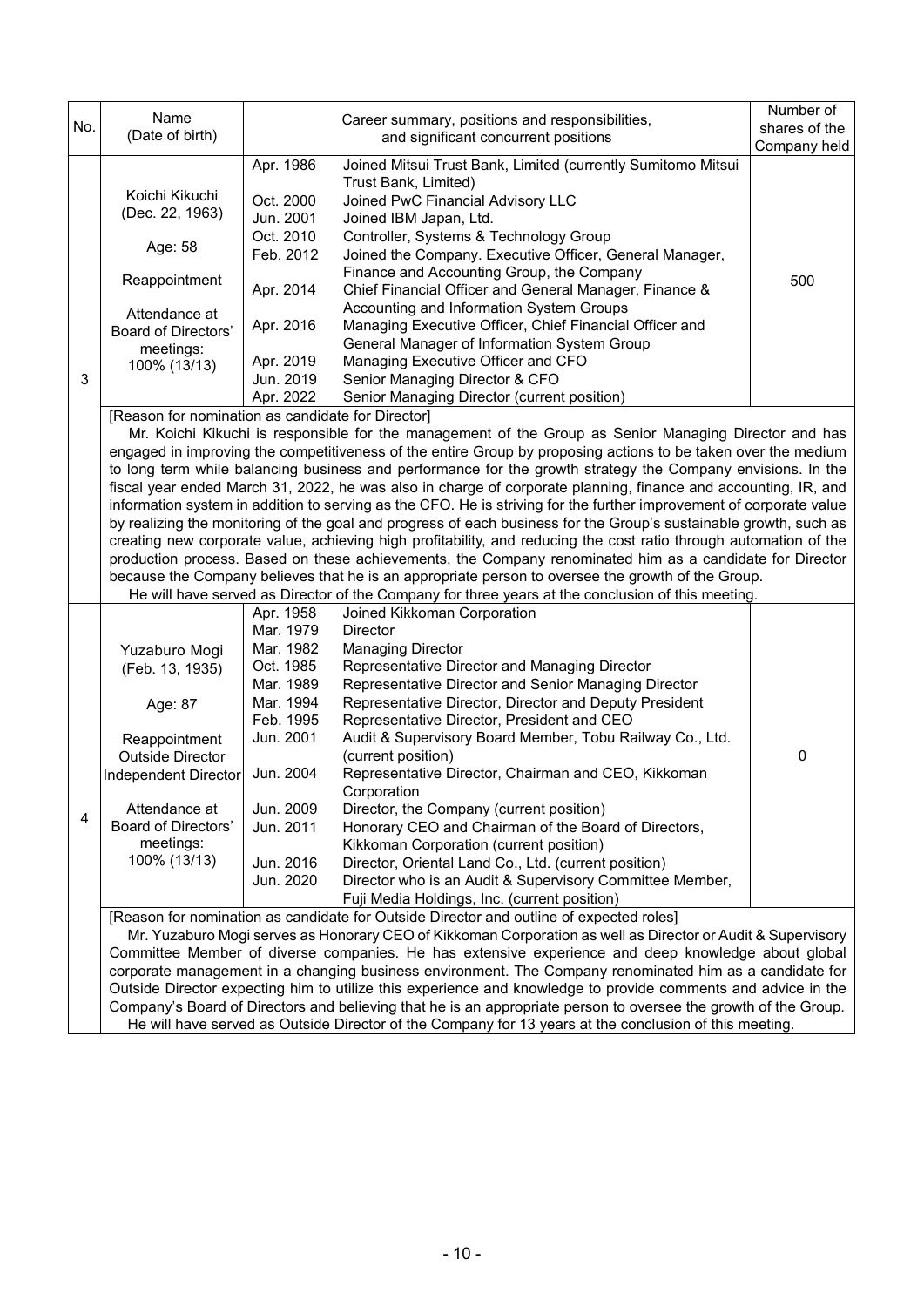| No. | Name<br>(Date of birth)                                                                                                                                              |                        | Career summary, positions and responsibilities,<br>and significant concurrent positions                                                                                                                                       | Number of<br>shares of the |  |  |  |
|-----|----------------------------------------------------------------------------------------------------------------------------------------------------------------------|------------------------|-------------------------------------------------------------------------------------------------------------------------------------------------------------------------------------------------------------------------------|----------------------------|--|--|--|
|     |                                                                                                                                                                      |                        |                                                                                                                                                                                                                               | Company held               |  |  |  |
|     | Takahisa Takahara<br>(Jul. 12, 1961)                                                                                                                                 | Apr. 1986<br>Apr. 1991 | Joined Sanwa Bank, Ltd. (currently MUFG Bank, Ltd.)<br>Joined Unicharm Corporation                                                                                                                                            |                            |  |  |  |
|     |                                                                                                                                                                      | Jun. 1995              | <b>Director</b>                                                                                                                                                                                                               |                            |  |  |  |
|     | Age: 60                                                                                                                                                              | Apr. 1996              | Director, General Manager, Procurement Division and                                                                                                                                                                           |                            |  |  |  |
|     |                                                                                                                                                                      |                        | Deputy General Manager, International Division                                                                                                                                                                                |                            |  |  |  |
|     | Reappointment                                                                                                                                                        | Jun. 1997              | Senior Director                                                                                                                                                                                                               |                            |  |  |  |
|     | <b>Outside Director</b>                                                                                                                                              | Apr. 1998              | Senior Director, General Manager, Feminine Hygiene                                                                                                                                                                            | 0                          |  |  |  |
|     | Independent Director                                                                                                                                                 |                        | <b>Business Division</b>                                                                                                                                                                                                      |                            |  |  |  |
|     |                                                                                                                                                                      | Oct. 2000<br>Jun. 2001 | Senior Director, Responsible for Management Strategy<br>President                                                                                                                                                             |                            |  |  |  |
| 5   | Attendance at<br><b>Board of Directors'</b>                                                                                                                          | Jun. 2004              | President & CEO (current position)                                                                                                                                                                                            |                            |  |  |  |
|     | meetings:                                                                                                                                                            | Jun. 2015              | Director, the Company (current position)                                                                                                                                                                                      |                            |  |  |  |
|     | 100% (13/13)                                                                                                                                                         | Jun. 2021              | Director, Nomura Holdings, Inc. (current position)                                                                                                                                                                            |                            |  |  |  |
|     |                                                                                                                                                                      |                        | [Reason for nomination as candidate for Outside Director and outline of expected roles]                                                                                                                                       |                            |  |  |  |
|     |                                                                                                                                                                      |                        | Through his experience as President & CEO of Unicharm Corporation, Mr. Takahisa Takahara has gained                                                                                                                           |                            |  |  |  |
|     |                                                                                                                                                                      |                        | extensive experience and deep knowledge as a corporate manager concerning the management and control of                                                                                                                       |                            |  |  |  |
|     |                                                                                                                                                                      |                        | new business and business in overseas markets. The Company renominated him as a candidate for Outside                                                                                                                         |                            |  |  |  |
|     |                                                                                                                                                                      |                        | Director expecting him to utilize this experience and knowledge to provide comments and advice in the Company's                                                                                                               |                            |  |  |  |
|     |                                                                                                                                                                      |                        | Board of Directors and believing that he is an appropriate person to oversee the growth of the Group.                                                                                                                         |                            |  |  |  |
|     |                                                                                                                                                                      |                        | He will have served as Outside Director of the Company for seven years at the conclusion of this meeting.                                                                                                                     |                            |  |  |  |
|     |                                                                                                                                                                      | Apr. 1985              | Joined Chubu-Nippon Broadcasting Co., Ltd.                                                                                                                                                                                    |                            |  |  |  |
|     | Atsuko Fukushima                                                                                                                                                     | Apr. 1988              | Anchorperson, Japan Broadcasting Corporation (NHK)                                                                                                                                                                            |                            |  |  |  |
|     | (Jan. 17, 1962)                                                                                                                                                      | Oct. 1993              | Anchorperson, Tokyo Broadcasting System Inc. (TBS,                                                                                                                                                                            |                            |  |  |  |
|     |                                                                                                                                                                      | Apr. 2005              | currently Tokyo Broadcasting System Television, Inc.)<br>Anchorperson for economics program, TV TOKYO                                                                                                                         |                            |  |  |  |
|     | Age: 60                                                                                                                                                              |                        | Corporation                                                                                                                                                                                                                   |                            |  |  |  |
|     | Reappointment                                                                                                                                                        | Apr. 2006              | Member of Management Council, Shimane University                                                                                                                                                                              |                            |  |  |  |
|     | <b>Outside Director</b>                                                                                                                                              |                        | (current position)                                                                                                                                                                                                            | 500                        |  |  |  |
|     | Independent Director                                                                                                                                                 | Dec. 2006              | Management Advisor for Matsushita Electric Industrial Co.,                                                                                                                                                                    |                            |  |  |  |
|     |                                                                                                                                                                      |                        | Ltd. (currently Panasonic Corporation)                                                                                                                                                                                        |                            |  |  |  |
|     | Attendance at                                                                                                                                                        | Mar. 2012              | Director, former Hulic Co., Ltd.                                                                                                                                                                                              |                            |  |  |  |
| 6   | Board of Directors'                                                                                                                                                  | Jul. 2012              | Director, Hulic Co., Ltd. (current position)                                                                                                                                                                                  |                            |  |  |  |
|     | meetings:                                                                                                                                                            | Jun. 2015              | Director, Nagoya Railroad Co., Ltd. (current position)                                                                                                                                                                        |                            |  |  |  |
|     | 100% (13/13)                                                                                                                                                         | Jun. 2015              | Director, the Company (current position)                                                                                                                                                                                      |                            |  |  |  |
|     |                                                                                                                                                                      | Feb. 2022              | Director, Kewpie Corporation (current position)                                                                                                                                                                               |                            |  |  |  |
|     |                                                                                                                                                                      |                        | [Reason for nomination as candidate for Outside Director and outline of expected roles]                                                                                                                                       |                            |  |  |  |
|     |                                                                                                                                                                      |                        | Ms. Atsuko Fukushima has many years of experience as a journalist and provides advice about the Company's                                                                                                                     |                            |  |  |  |
|     |                                                                                                                                                                      |                        | new business and overseas business from her wide and objective perspective about society, the economy,                                                                                                                        |                            |  |  |  |
|     |                                                                                                                                                                      |                        | consumers, etc. Moreover, she has deep knowledge about the Company's diversity and environmental initiatives.<br>The Company renominated her as a candidate for Outside Director expecting her to utilize this experience and |                            |  |  |  |
|     |                                                                                                                                                                      |                        | knowledge to provide comments and advice in the Company's Board of Directors and believing that she is an                                                                                                                     |                            |  |  |  |
|     |                                                                                                                                                                      |                        |                                                                                                                                                                                                                               |                            |  |  |  |
|     | appropriate person to oversee the growth of the Group.<br>She will have served as Outside Director of the Company for seven years at the conclusion of this meeting. |                        |                                                                                                                                                                                                                               |                            |  |  |  |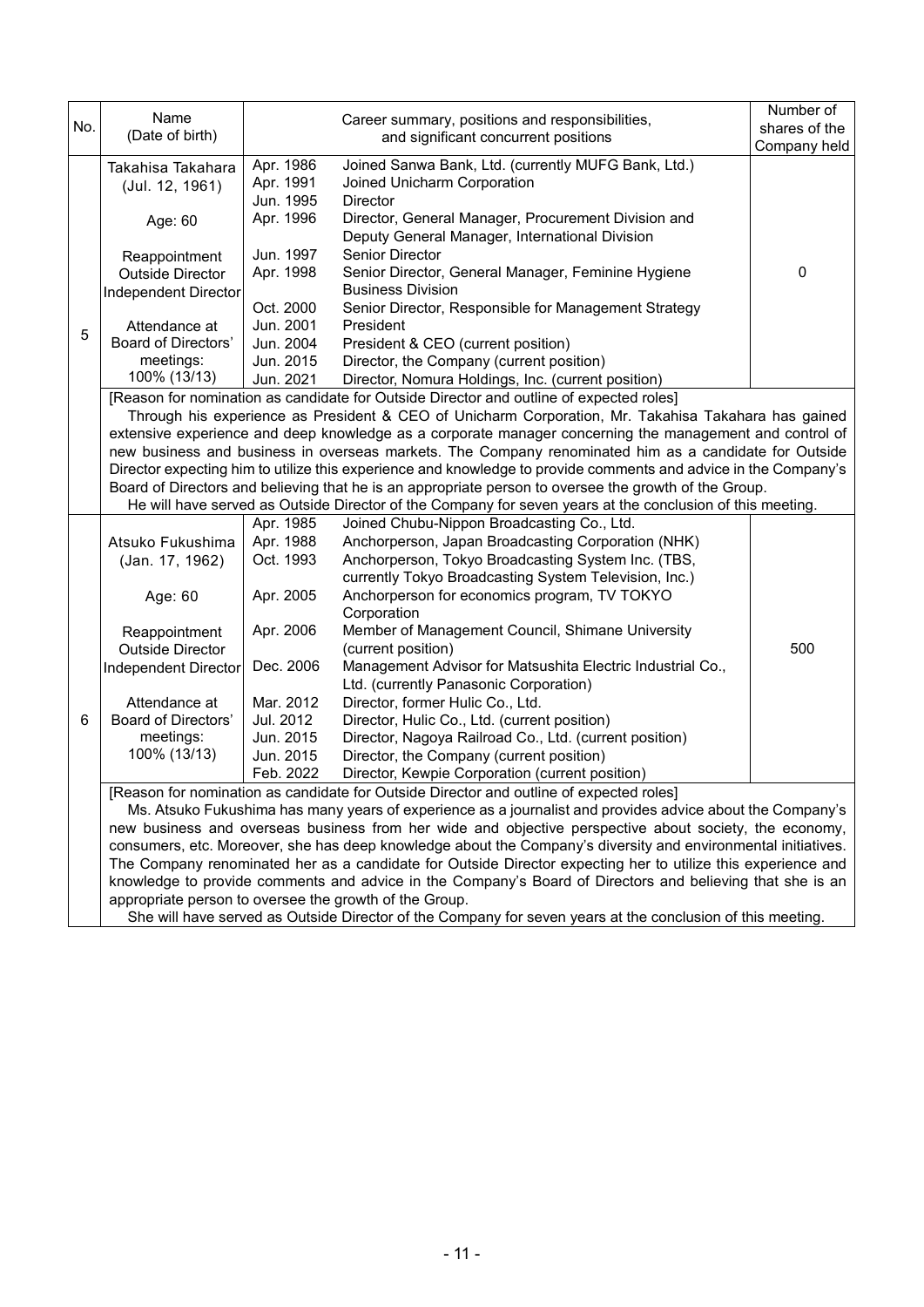| No. | Name<br>(Date of birth)                                                                                                                                                                                                                                                                                                                                                                                                                                                                                                                                                                                                                                                                                                                                                                                                          |                                     | Career summary, positions and responsibilities,<br>and significant concurrent positions                                                                                                                                       | Number of<br>shares of the |  |  |
|-----|----------------------------------------------------------------------------------------------------------------------------------------------------------------------------------------------------------------------------------------------------------------------------------------------------------------------------------------------------------------------------------------------------------------------------------------------------------------------------------------------------------------------------------------------------------------------------------------------------------------------------------------------------------------------------------------------------------------------------------------------------------------------------------------------------------------------------------|-------------------------------------|-------------------------------------------------------------------------------------------------------------------------------------------------------------------------------------------------------------------------------|----------------------------|--|--|
|     |                                                                                                                                                                                                                                                                                                                                                                                                                                                                                                                                                                                                                                                                                                                                                                                                                                  |                                     |                                                                                                                                                                                                                               | Company held               |  |  |
|     | Yoshihiko Miyauchi<br>(Sep. 13, 1935)                                                                                                                                                                                                                                                                                                                                                                                                                                                                                                                                                                                                                                                                                                                                                                                            | Aug. 1960<br>Apr. 1964<br>Mar. 1970 | Joined Nichimen & Co., Ltd. (currently Sojitz Corporation)<br>Joined Orient Leasing Co., Ltd. (currently ORIX Corporation)<br>Director                                                                                        |                            |  |  |
|     | Age: 86                                                                                                                                                                                                                                                                                                                                                                                                                                                                                                                                                                                                                                                                                                                                                                                                                          | Dec. 1980                           | Representative Executive Officer, President and Chief<br><b>Executive Officer</b>                                                                                                                                             |                            |  |  |
|     | Reappointment                                                                                                                                                                                                                                                                                                                                                                                                                                                                                                                                                                                                                                                                                                                                                                                                                    | Apr. 2000                           | Representative Executive Officer, Chairman and Chief<br><b>Executive Officer</b>                                                                                                                                              |                            |  |  |
|     | <b>Outside Director</b><br>Independent Director                                                                                                                                                                                                                                                                                                                                                                                                                                                                                                                                                                                                                                                                                                                                                                                  | Jun. 2003                           | Director, Representative Executive Officer, Chairman and<br><b>Chief Executive Officer</b>                                                                                                                                    | 0                          |  |  |
|     |                                                                                                                                                                                                                                                                                                                                                                                                                                                                                                                                                                                                                                                                                                                                                                                                                                  | Apr. 2006                           | Executive Director, ACCESS CO., LTD. (current position)                                                                                                                                                                       |                            |  |  |
|     | Attendance at                                                                                                                                                                                                                                                                                                                                                                                                                                                                                                                                                                                                                                                                                                                                                                                                                    | Jun. 2014                           | Senior Chairman, ORIX Corporation (current position)                                                                                                                                                                          |                            |  |  |
| 7   | Board of Directors'<br>meetings:                                                                                                                                                                                                                                                                                                                                                                                                                                                                                                                                                                                                                                                                                                                                                                                                 | Jun. 2017                           | Director, the Company (current position)                                                                                                                                                                                      |                            |  |  |
|     | 92% (12/13)                                                                                                                                                                                                                                                                                                                                                                                                                                                                                                                                                                                                                                                                                                                                                                                                                      | Oct. 2019                           | Director, RAKSUL INC. (current position)                                                                                                                                                                                      |                            |  |  |
|     |                                                                                                                                                                                                                                                                                                                                                                                                                                                                                                                                                                                                                                                                                                                                                                                                                                  | May 2020                            | Director, Nitori Holdings Co., Ltd. (current position)                                                                                                                                                                        |                            |  |  |
|     | [Reason for nomination as candidate for Outside Director and outline of expected roles]<br>Mr. Yoshihiko Miyauchi served as President and Chairman of ORIX Corporation and as director of a diverse<br>range of companies. As such, he possesses extensive experience and deep knowledge about global corporate<br>management in response to change and a high degree of expertise concerning the strengthening of governance.<br>The Company renominated him as a candidate for Outside Director expecting him to utilize this experience and<br>knowledge to provide comments and advice in the Company's Board of Directors and believing that he is an<br>appropriate person to oversee the growth of the Group.<br>He will have served as Outside Director of the Company for five years at the conclusion of this meeting. |                                     |                                                                                                                                                                                                                               |                            |  |  |
|     |                                                                                                                                                                                                                                                                                                                                                                                                                                                                                                                                                                                                                                                                                                                                                                                                                                  | Jul. 2001                           | Senior Police Officer, Singapore Police Force                                                                                                                                                                                 |                            |  |  |
|     | Wern Yuen Tan                                                                                                                                                                                                                                                                                                                                                                                                                                                                                                                                                                                                                                                                                                                                                                                                                    | Jun. 2005                           | Senior Assistant Director, Singapore Ministry of Trade and                                                                                                                                                                    |                            |  |  |
|     | (Mar. 18, 1978)                                                                                                                                                                                                                                                                                                                                                                                                                                                                                                                                                                                                                                                                                                                                                                                                                  |                                     | Industry                                                                                                                                                                                                                      |                            |  |  |
|     |                                                                                                                                                                                                                                                                                                                                                                                                                                                                                                                                                                                                                                                                                                                                                                                                                                  | Feb. 2006                           | Associate, Boston Consulting Group                                                                                                                                                                                            |                            |  |  |
|     | Age: 44                                                                                                                                                                                                                                                                                                                                                                                                                                                                                                                                                                                                                                                                                                                                                                                                                          | Jan. 2010                           | Principal, Boston Consulting Group                                                                                                                                                                                            |                            |  |  |
|     | New candidate                                                                                                                                                                                                                                                                                                                                                                                                                                                                                                                                                                                                                                                                                                                                                                                                                    | Jun. 2011                           | Senior Director of Strategy & Insights, Asia Pacific Middle<br>East & Africa, McDonald's Corp.                                                                                                                                |                            |  |  |
|     | <b>Outside Director</b>                                                                                                                                                                                                                                                                                                                                                                                                                                                                                                                                                                                                                                                                                                                                                                                                          | Jun. 2012                           | Vice President of Strategy & Insights, Asia Pacific Middle East                                                                                                                                                               | 0                          |  |  |
|     |                                                                                                                                                                                                                                                                                                                                                                                                                                                                                                                                                                                                                                                                                                                                                                                                                                  |                                     | & Africa, McDonald's Corp.                                                                                                                                                                                                    |                            |  |  |
|     | Attendance at                                                                                                                                                                                                                                                                                                                                                                                                                                                                                                                                                                                                                                                                                                                                                                                                                    | Mar. 2013                           | Managing Director, Taiwan McDonald's Corp.                                                                                                                                                                                    |                            |  |  |
|     | Board of Directors'                                                                                                                                                                                                                                                                                                                                                                                                                                                                                                                                                                                                                                                                                                                                                                                                              | Jan. 2017                           | President, Walmart Stores China, Walmart Inc.                                                                                                                                                                                 |                            |  |  |
| 8   | meetings:                                                                                                                                                                                                                                                                                                                                                                                                                                                                                                                                                                                                                                                                                                                                                                                                                        | Jan. 2018                           | President & CEO, China, Walmart Inc.                                                                                                                                                                                          |                            |  |  |
|     |                                                                                                                                                                                                                                                                                                                                                                                                                                                                                                                                                                                                                                                                                                                                                                                                                                  | Jun. 2020                           | CEO, Asia Pacific Australia & New Zealand and China,                                                                                                                                                                          |                            |  |  |
|     |                                                                                                                                                                                                                                                                                                                                                                                                                                                                                                                                                                                                                                                                                                                                                                                                                                  |                                     | PepsiCo, Inc. (current position)                                                                                                                                                                                              |                            |  |  |
|     |                                                                                                                                                                                                                                                                                                                                                                                                                                                                                                                                                                                                                                                                                                                                                                                                                                  |                                     | [Reason for nomination as candidate for Outside Director and outline of expected roles]                                                                                                                                       |                            |  |  |
|     |                                                                                                                                                                                                                                                                                                                                                                                                                                                                                                                                                                                                                                                                                                                                                                                                                                  |                                     | Mr. Wern Yuen Tan has been engaged in the food and beverage businesses as CEO at PepsiCo, Inc., which is                                                                                                                      |                            |  |  |
|     |                                                                                                                                                                                                                                                                                                                                                                                                                                                                                                                                                                                                                                                                                                                                                                                                                                  |                                     | the parent of FRITO-LAY GLOBAL INVESTMENTS B.V., a major shareholder of the Company (ownership ratio of                                                                                                                       |                            |  |  |
|     |                                                                                                                                                                                                                                                                                                                                                                                                                                                                                                                                                                                                                                                                                                                                                                                                                                  |                                     | 20.71%), in Asia Pacific, Australia, New Zealand, and China. He possesses deep knowledge regarding growth                                                                                                                     |                            |  |  |
|     |                                                                                                                                                                                                                                                                                                                                                                                                                                                                                                                                                                                                                                                                                                                                                                                                                                  |                                     | strategy and innovation for consumer related companies in the overseas markets, as well as the digitalization of                                                                                                              |                            |  |  |
|     |                                                                                                                                                                                                                                                                                                                                                                                                                                                                                                                                                                                                                                                                                                                                                                                                                                  |                                     | the sales and retail business. The Company nominated him as a candidate for Outside Director expecting him to<br>utilize this experience and knowledge to provide comments and advice in the Company's Board of Directors and |                            |  |  |
|     |                                                                                                                                                                                                                                                                                                                                                                                                                                                                                                                                                                                                                                                                                                                                                                                                                                  |                                     | believing that he is an appropriate person to oversee the growth of the Group.                                                                                                                                                |                            |  |  |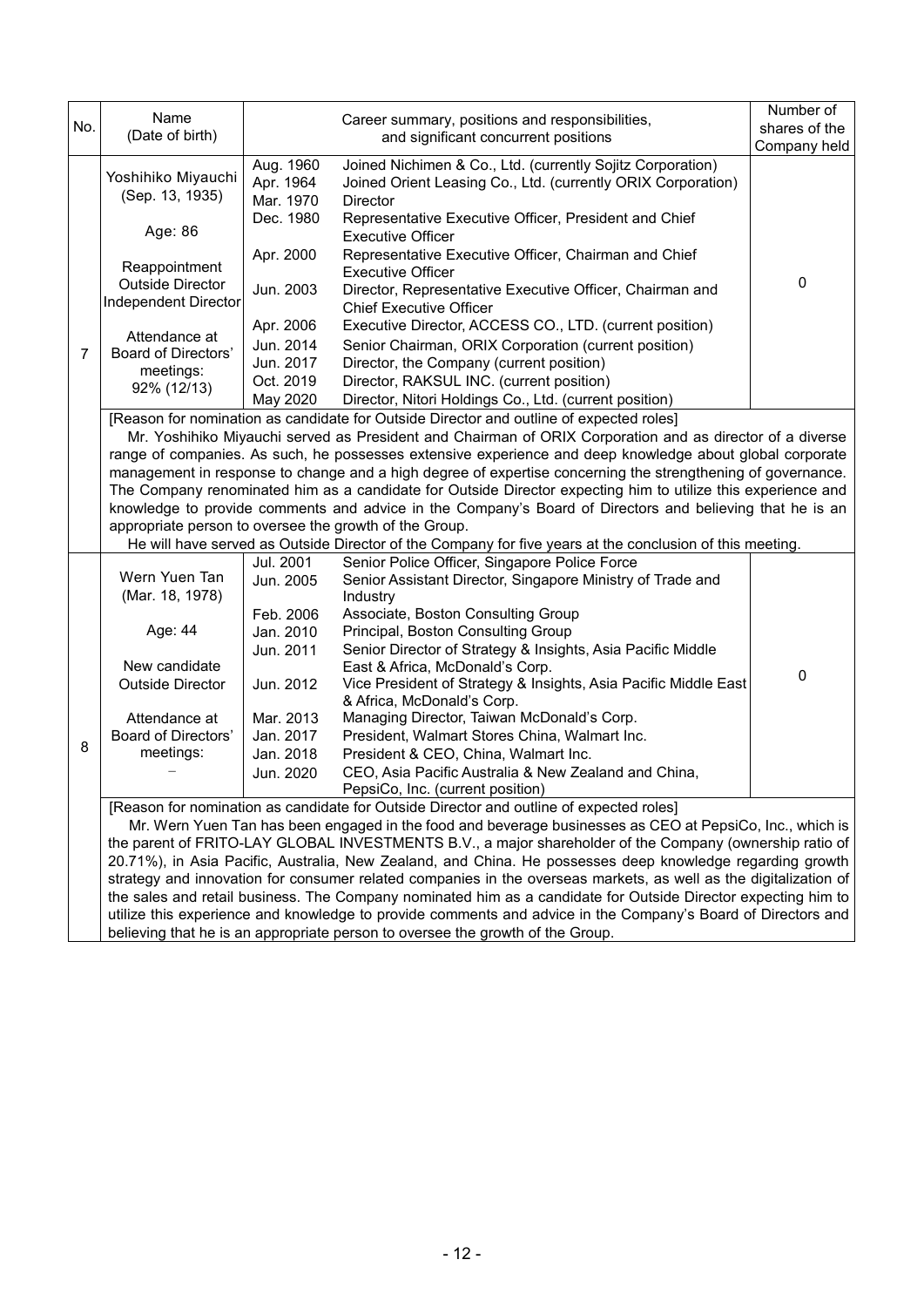#### **Proposal 4:** Election of Two (2) Audit & Supervisory Board Members

As the terms of office of Audit & Supervisory Board Members Mr. Taizo Demura and Mr. Tadashi Ishida, will expire at the conclusion of this meeting, the election of two (2) Audit & Supervisory Board Members is proposed.

At the Company, with outside members constituting the majority, the Audit & Supervisory Board includes individuals with specialist knowledge and experience in such fields as finance, accounting, and law. The Audit & Supervisory Board nominates candidates with such knowledge and experience.

Independence is judged in accordance with the independence standards specified by the Tokyo Stock Exchange.

The consent of the Audit & Supervisory Board has been obtained for the submission of this proposal.

The candidates for Audit & Supervisory Board Members are as follows, and the list of the candidates is as described in (Reference) List of Directors and Audit & Supervisory Board Members on pages 7 to 8 of the Reference Documents for the General Meeting of Shareholders.

| No. | Name                                                                                                                                                                                                                                                                                                                                                                                                                                                                                                                                | Career summary, positions, and significant concurrent positions            |                                                                                                                                                                                                                                                                                                                                                                                                                                                                                                                                                                                                    | Number of<br>shares of the |
|-----|-------------------------------------------------------------------------------------------------------------------------------------------------------------------------------------------------------------------------------------------------------------------------------------------------------------------------------------------------------------------------------------------------------------------------------------------------------------------------------------------------------------------------------------|----------------------------------------------------------------------------|----------------------------------------------------------------------------------------------------------------------------------------------------------------------------------------------------------------------------------------------------------------------------------------------------------------------------------------------------------------------------------------------------------------------------------------------------------------------------------------------------------------------------------------------------------------------------------------------------|----------------------------|
|     | (Date of birth)                                                                                                                                                                                                                                                                                                                                                                                                                                                                                                                     |                                                                            | Company held                                                                                                                                                                                                                                                                                                                                                                                                                                                                                                                                                                                       |                            |
| 1   | Yumiko Okafuji<br>(Dec. 10, 1964)<br>Age: 57<br>New candidate<br>Attendance at<br>Board of Directors'<br>meetings:<br>Attendance at<br>Audit &<br><b>Supervisory Board</b><br>meetings:                                                                                                                                                                                                                                                                                                                                             | Apr. 1988<br>Apr. 2013<br>Oct. 2016<br>Apr. 2019<br>Apr. 2021<br>Apr. 2022 | Joined Hitachi Chemical Co., Ltd. (currently Showa Denko<br>Materials Co., Ltd.)<br>Director & Officer (Treasurer), Hitachi Powdered Metals<br>(USA), Inc. (currently Showa Denko Materials Powdered<br>Metals (USA), Inc.)<br>Joined the Company; Manager, IR Division, Corporate<br>Planning and IR Departments<br>Executive Officer, General Manager, IR Department and<br>Manager, ESG Promotion Office<br>Executive Officer, General Manager, Procurement Division<br>and Manager, Sustainability Promotion Office<br>Assistant to Strategic Risk Management Department (current<br>position) | 500                        |
|     | [Reason for nomination as candidate for Audit & Supervisory Board Member]<br>Ms. Yumiko Okafuji has worked with extensive knowledge cultivated through a wide range of insight, including<br>sophisticated expert knowledge regarding finance, accounting, and IR of the overseas enterprises in the United<br>States and elsewhere, as well as her engagement in sustainability strategy planning. She also has sufficient<br>experience and specialization concerning global corporate management. The Company nominated her as a |                                                                            |                                                                                                                                                                                                                                                                                                                                                                                                                                                                                                                                                                                                    |                            |
|     | candidate for Audit & Supervisory Board Member because the Company believes that she is an appropriate person                                                                                                                                                                                                                                                                                                                                                                                                                       |                                                                            |                                                                                                                                                                                                                                                                                                                                                                                                                                                                                                                                                                                                    |                            |

to audit the management of the Group in strengthening the compliance system, which will become even more important in the future.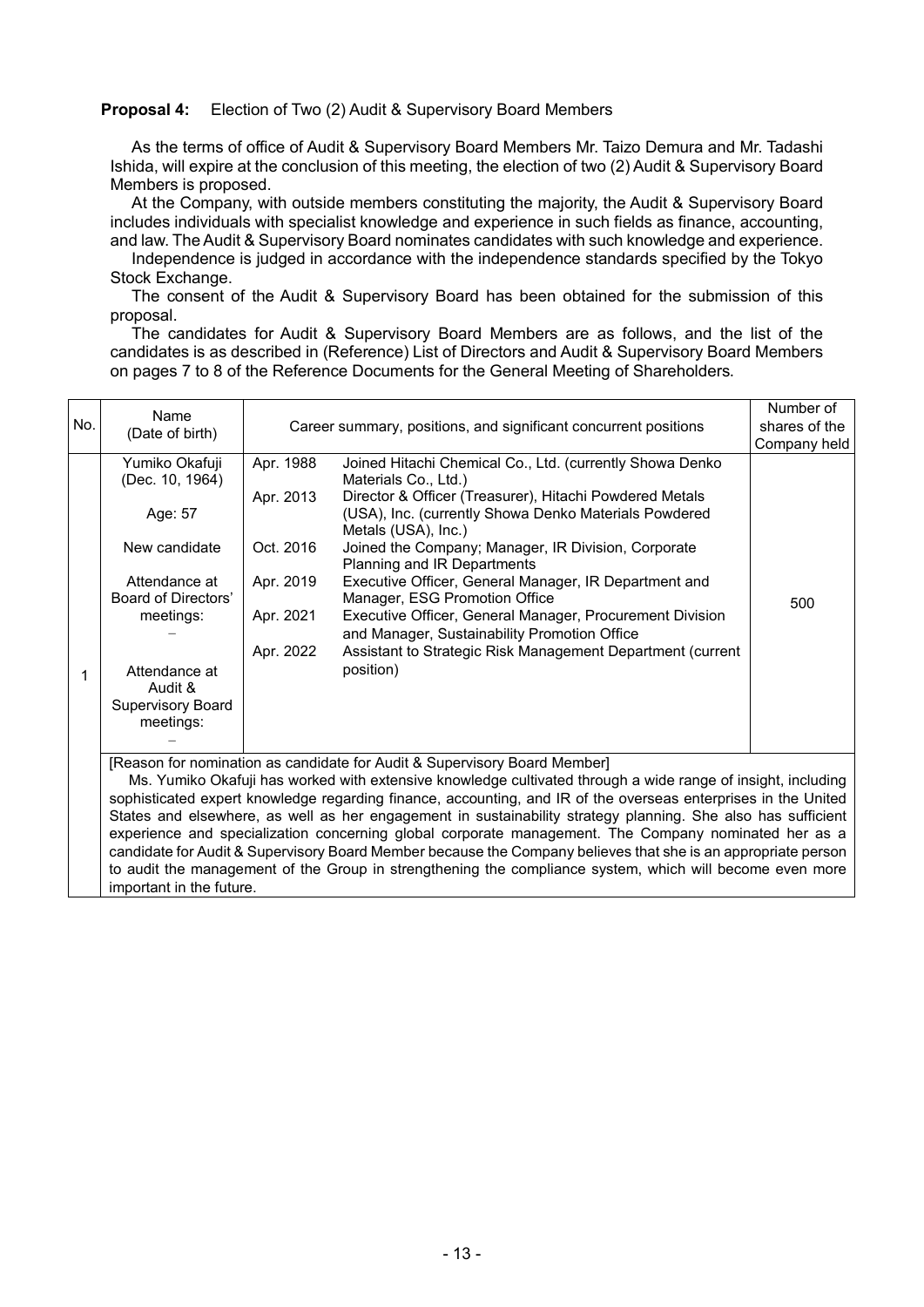| No.            | Name<br>(Date of birth)                                                                                                                                                                                                                                                                                                                                                                                                                                                                                                                                                                                                                                                                                                                                                                                                                                                                                                                                                                                          |                                                                            | Career summary, positions, and significant concurrent positions                                                                                                                                                                                                                                                                                                                                                                                                                                           | Number of<br>shares of the<br>Company held |  |
|----------------|------------------------------------------------------------------------------------------------------------------------------------------------------------------------------------------------------------------------------------------------------------------------------------------------------------------------------------------------------------------------------------------------------------------------------------------------------------------------------------------------------------------------------------------------------------------------------------------------------------------------------------------------------------------------------------------------------------------------------------------------------------------------------------------------------------------------------------------------------------------------------------------------------------------------------------------------------------------------------------------------------------------|----------------------------------------------------------------------------|-----------------------------------------------------------------------------------------------------------------------------------------------------------------------------------------------------------------------------------------------------------------------------------------------------------------------------------------------------------------------------------------------------------------------------------------------------------------------------------------------------------|--------------------------------------------|--|
| $\overline{c}$ | Taizo Demura<br>(Mar. 25, 1964)<br>Age: 58<br>Reappointment<br>Outside Audit &<br><b>Supervisory Board</b><br>Member<br>Independent Audit<br>& Supervisory<br><b>Board Member</b><br>Attendance at<br><b>Board of Directors'</b><br>meetings:<br>100% (13/13)<br>Attendance at<br>Audit &<br><b>Supervisory Board</b><br>meetings:<br>100% (14/14)                                                                                                                                                                                                                                                                                                                                                                                                                                                                                                                                                                                                                                                               | Apr. 1987<br>Jun. 1987<br>Dec. 1996<br>Dec. 2005<br>Jun. 2018<br>Jun. 2019 | Joined Daiwa Securities Co., Ltd.<br>Temporarily transferred to Daiwa Securities Research<br>Institute Ltd. (currently Daiwa Institute of Research Ltd.)<br>Security Analyst, Corporate Research Department<br>Joined Morgan Stanley Securities Co., Ltd. (currently Morgan<br>Stanley MUFG Securities Co., Ltd.)<br>Executive Director, Morgan Stanley MUFG Securities Co.,<br>Ltd.<br>Audit & Supervisory Board Member, the Company<br>Full-time Audit & Supervisory Board Member (current<br>position) | 0                                          |  |
|                | [Reason for nomination as candidate for Outside Audit & Supervisory Board Member and outline of expected<br>roles]<br>Mr. Taizo Demura has many years of experience as a securities analyst, mainly in the food industry, and has<br>highly and widely cultivated expert knowledge concerning finance and IR. He takes part in the Management Council,<br>which is a decision-making institute of executive divisions of the Company, as a full-time Audit & Supervisory Board<br>Member, and primarily audits and supervises the management in cooperation with internal audit divisions. The<br>Company nominated him as a candidate for Audit & Supervisory Board Member because the Company believes<br>that he is an appropriate person to audit the management of the Group in strengthening the compliance system,<br>which will become even more important in the future.<br>He will have served as Audit & Supervisory Board Member of the Company for four years at the conclusion of<br>this meeting. |                                                                            |                                                                                                                                                                                                                                                                                                                                                                                                                                                                                                           |                                            |  |
|                | (Notes)<br>1. The age of each candidate is the age at the conclusion of this meeting.                                                                                                                                                                                                                                                                                                                                                                                                                                                                                                                                                                                                                                                                                                                                                                                                                                                                                                                            |                                                                            |                                                                                                                                                                                                                                                                                                                                                                                                                                                                                                           |                                            |  |
|                | 2. There are no special interests between each candidate for Audit & Supervisory Board Member and the Company.<br>3. Among the above candidates, Ms. Yumiko Okafuji is a new candidate for Audit & Supervisory Board Member.                                                                                                                                                                                                                                                                                                                                                                                                                                                                                                                                                                                                                                                                                                                                                                                     |                                                                            |                                                                                                                                                                                                                                                                                                                                                                                                                                                                                                           |                                            |  |

- 4. Among the above candidates, Mr. Taizo Demura is a candidate for Outside Audit & Supervisory Board Member.
- 5. The current Articles of Incorporation of the Company stipulates that, pursuant to the provisions of Article 427, Paragraph 1 of the Companies Act, the Company may enter into agreements with Outside Audit & Supervisory Board Members to limit their liability for damages provided for in Article 423, Paragraph 1 of the said Act to the minimum liability amount stipulated by laws and regulations. Subject to the approval of the election of the candidate for Outside Audit & Supervisory Board Member above, the Company intends to continue a liability limitation agreement with the same content as above with the candidate.
- 6. The Company has entered into a directors and officers liability insurance contract with an insurance company with all Audit & Supervisory Board Members as the insured. The said insurance contract covers damages that may arise due to the insured Audit & Supervisory Board Members assuming liability for the execution of their duties or receiving a claim for the pursuit of such liability. However, there are grounds for exemptions. For example, damages caused intentionally or with gross negligence will not be covered. If the candidates assume the office of Audit & Supervisory Board Member, each of them will be insured under the insurance contract, which is to be renewed during their terms of office.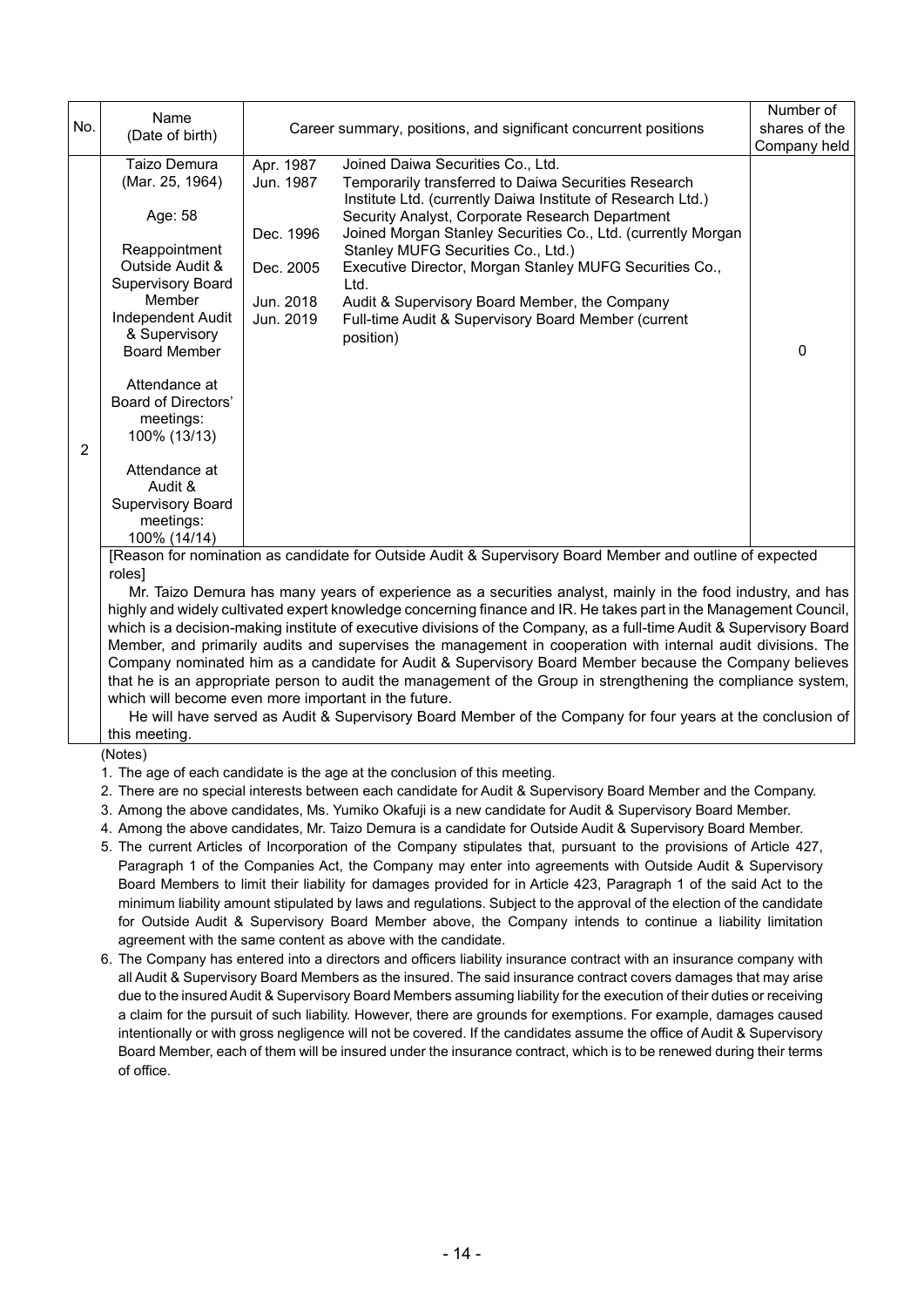#### **Proposal 5:** Election of One (1) Substitute Audit & Supervisory Board Member

In order to maintain continuity of auditing even if the number of Audit & Supervisory Board Members falls below the number prescribed by laws and regulations, the election of one (1) substitute Audit & Supervisory Board Member is proposed.

At the Company, with outside members constituting the majority, the Audit & Supervisory Board includes individuals with specialist knowledge and experience in such fields as finance, accounting, and law. The Audit & Supervisory Board nominates candidates with such knowledge and experience. The same policy and process apply to nomination of a substitute Audit & Supervisory Board Member.

Independence is judged in accordance with the independence standards specified by the Tokyo Stock Exchange.

The consent of the Audit & Supervisory Board has been obtained for the submission of this proposal.

| Name<br>(Date of birth)            |                                                  | Career summary, positions,<br>and significant concurrent positions                                                                                  | Number of<br>shares of the<br>Company held |
|------------------------------------|--------------------------------------------------|-----------------------------------------------------------------------------------------------------------------------------------------------------|--------------------------------------------|
| Yoshio Mataichi<br>(Feb. 26, 1949) | Apr. 1974<br>Apr. 1974<br>Mar. 1979<br>Mar. 1981 | Registered as attorney at law<br>Joined Kubota Law Office<br>Joined Freehill, Hollingdale & Page (in Sydney, Australia)<br>Joined Kubota Law Office |                                            |
| Age: 73                            | Apr. 1986                                        | Joined Kamata & Mataichi (currently LTE Law Offices) (current<br>position)                                                                          | 0                                          |
| Outside Audit &                    | Jun. 1987                                        | Seconded to Alston & Bird (in Atlanta, U.S.)                                                                                                        |                                            |
| <b>Supervisory Board</b>           | Mar. 2000                                        | Auditor, McDonald's Co. (Japan), Ltd. (currently McDonald's                                                                                         |                                            |
| Member                             |                                                  | Holdings Company (Japan), Ltd.)                                                                                                                     |                                            |
| Independent Audit &                |                                                  |                                                                                                                                                     |                                            |
| <b>Supervisory Board</b>           |                                                  |                                                                                                                                                     |                                            |
| Member                             |                                                  |                                                                                                                                                     |                                            |

The candidate for substitute Audit & Supervisory Board Member is as follows.

[Reason for nomination as candidate for substitute Outside Audit & Supervisory Board Member]

Mr. Yoshio Mataichi has sophisticated expert knowledge and a wide range of insight concerning corporate legal affairs. The Company nominated him as a candidate for substitute Outside Audit & Supervisory Board Member expecting him to utilize his expertise cultivated in the course of his career in the overall management of the Company.

(Notes)

- 1. The age of the candidate is the age at the conclusion of this meeting.
- 2. There are no special interests between Mr. Yoshio Mataichi and the Company.
- 3. Mr. Yoshio Mataichi is a candidate for substitute Outside Audit & Supervisory Board Member.
- 4. The current Articles of Incorporation of the Company stipulates that, pursuant to the provisions of Article 427, Paragraph 1 of the Companies Act, the Company may enter into agreements with Audit & Supervisory Board Members to limit their liability for damages provided for in Article 423, Paragraph 1 of the said Act to the minimum liability amount stipulated by laws and regulations. If the above candidate for substitute Audit & Supervisory Board Member is appointed Audit & Supervisory Board Member, the Company intends to enter into a liability limitation agreement with the same content as above with the candidate.
- 5. The Company has entered into a directors and officers liability insurance contract with an insurance company with all Audit & Supervisory Board Members as the insured. The said insurance contract covers damages that may arise due to the insured Audit & Supervisory Board Members assuming liability for the execution of their duties or receiving a claim for the pursuit of such liability. However, there are grounds for exemptions. For example, damages caused intentionally or with gross negligence will not be covered. If Mr. Yoshio Mataichi assumes the office of Audit & Supervisory Board Member, he will be included among the insured under the insurance contract.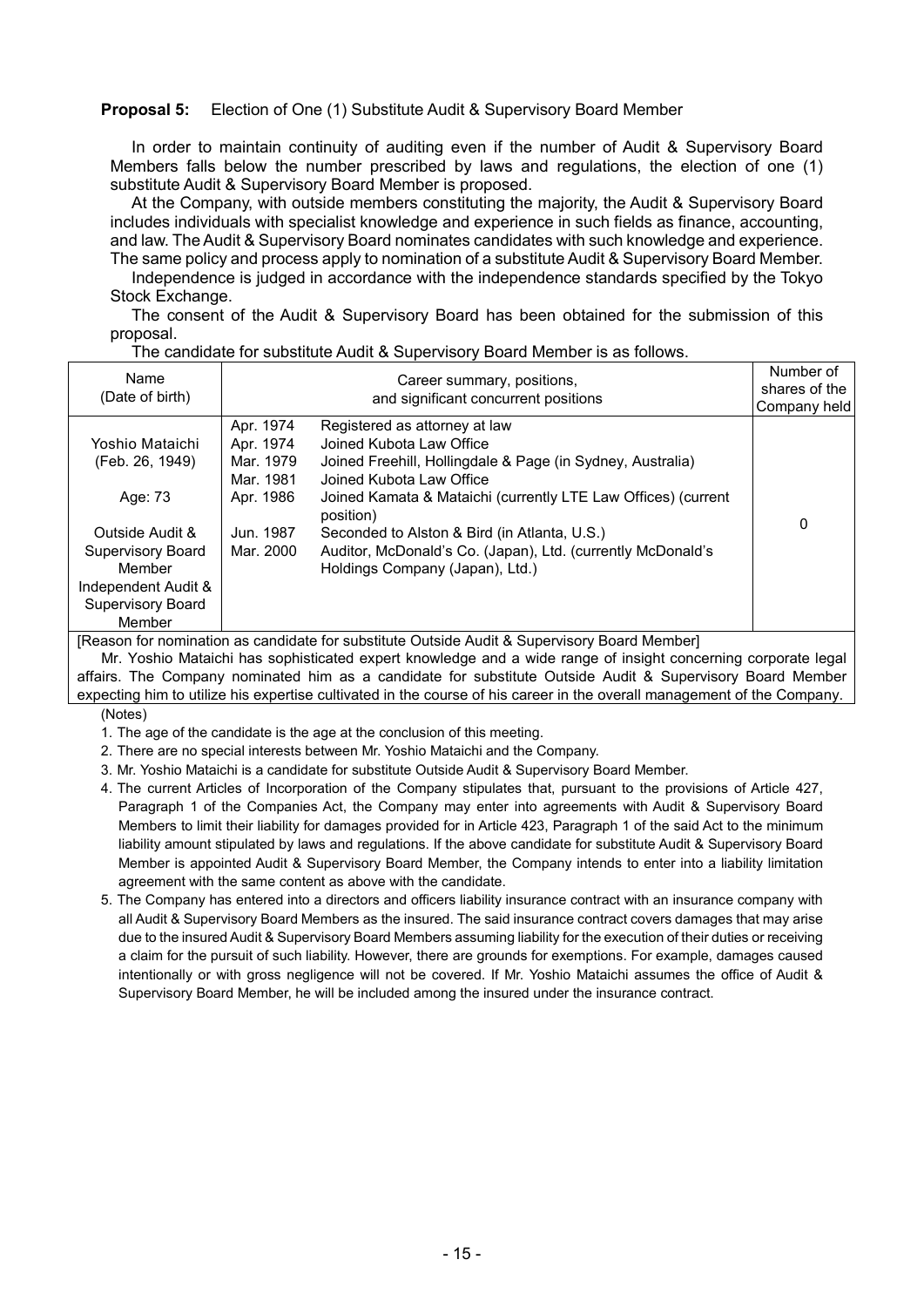#### **Proposal 6:** Payment of Bonuses to Directors

In consideration of the performance etc. for the fiscal year under review, the Company proposes to pay a bonus totaling ¥44 million to three (3) Directors (who are not Outside Directors) in office at the end of the fiscal year under review. In accordance with the "Commitment to Accountability," the Company has established a policy for the determination of the contents of individual remuneration, etc. of Directors. The payment of bonuses to Directors under this proposal shall be in accordance with the said policy.

The consolidated results indices (net sales, operating profit, and profit attributable to owners of parent) were adopted as indicators that appropriately show the financial status of the Company, and the payment amount was calculated based on provisions resolved by approval of the Board of Directors. The calculated amount was reported to the Compensation Committee, a non-mandatory committee where the majority of members are Outside Directors who have objective perspectives, and determined by the Board of Directors. The Company believes that the amount of the bonuses to Directors is reasonable. The Company requests that the amount to be paid to each Director be left to the discretion of the Board of Directors.